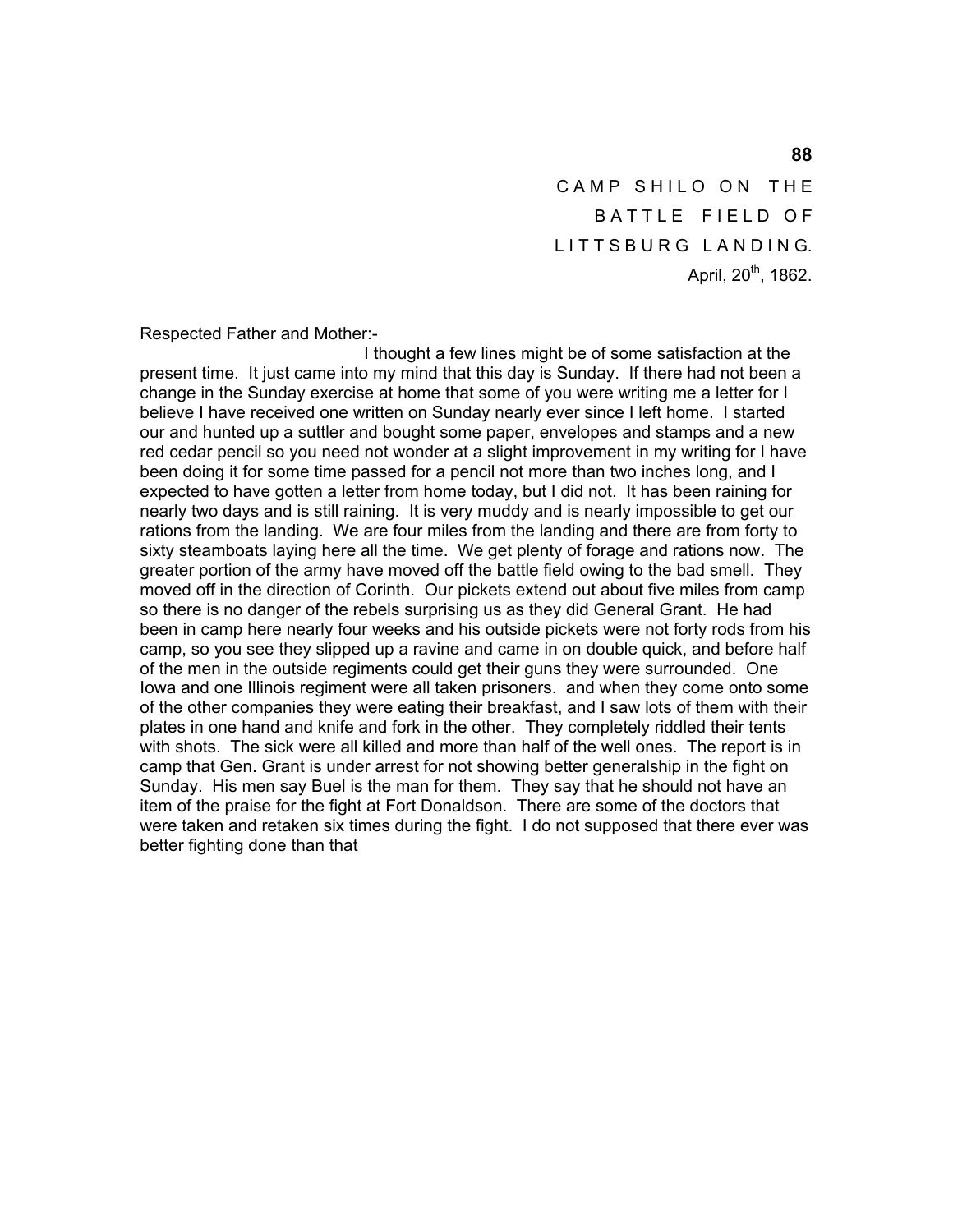by Terrill's men. They went into it early on Monday and stuck to it all day. He lost two men, fifteen wounded and twenty horses. The captain and his first lieutenant acted as No. 1 on one of the guns. His guns were four smooth bore, two twelve pounders and two six pounder, parret rifle. He silenced two of the best batteries the rebels had and they tried several times to charge on two of his batters and were defeated every time. At one time he saw the rebels crawling up on their hands and knees in a thicket to make a charge, so he attached a prolong to his piece and fired canister and grape. It did not leave a bush standing. It completely mowed them down to about two feet high. I do not see how a man could have escaped alive. and by the way the bodies lay on the ground I do not think many did escape. All that saw this fight say there were bodies enough on a acre lay so thick that would could walk all over it stepping from one body to another. We are all better pleased with old Terrill than we ever were. In fact we think he is about right in the fighting line. We thought the report was true that he had lost his battery and all of his men in the Bull Run fight but we learn that he was not there. Terrill says he has two brothers and his Father in the rebel army. All of the prisoners the rebels take had to go through his hands. Both of his brothers are officers. I have but little doubt Terrill killed more than one hundred to each one that he lost.

### Monday morning, April, 21<sup>st</sup>.

 It rained all night and looks awful dreary this morning. I do not know but that you may get all particulars concerning this fight. If so you will get more than we have yet. The prisoners we took here say that one-third of the men that were in this fight enlisted for eight to twelve days and some for even as short a time as two days. These men were the ones who suffered the most, as they were not drilled and of course did not understand how to fight. We could tell all of the new recruits by what they had in their have sacks to eat. All of them had light bread and biscuits while the soldiers had crackers and meat. Some of them had the pleasure to fall on their own land. Any way their women came on the field and claimed them as their husbands. This made one think of the horros of war. There were over two hundred thousand troops here on Tuesday after the fight, and there are fifty batteries here now. We have quite a number of siege guns and howitzers of large caliber.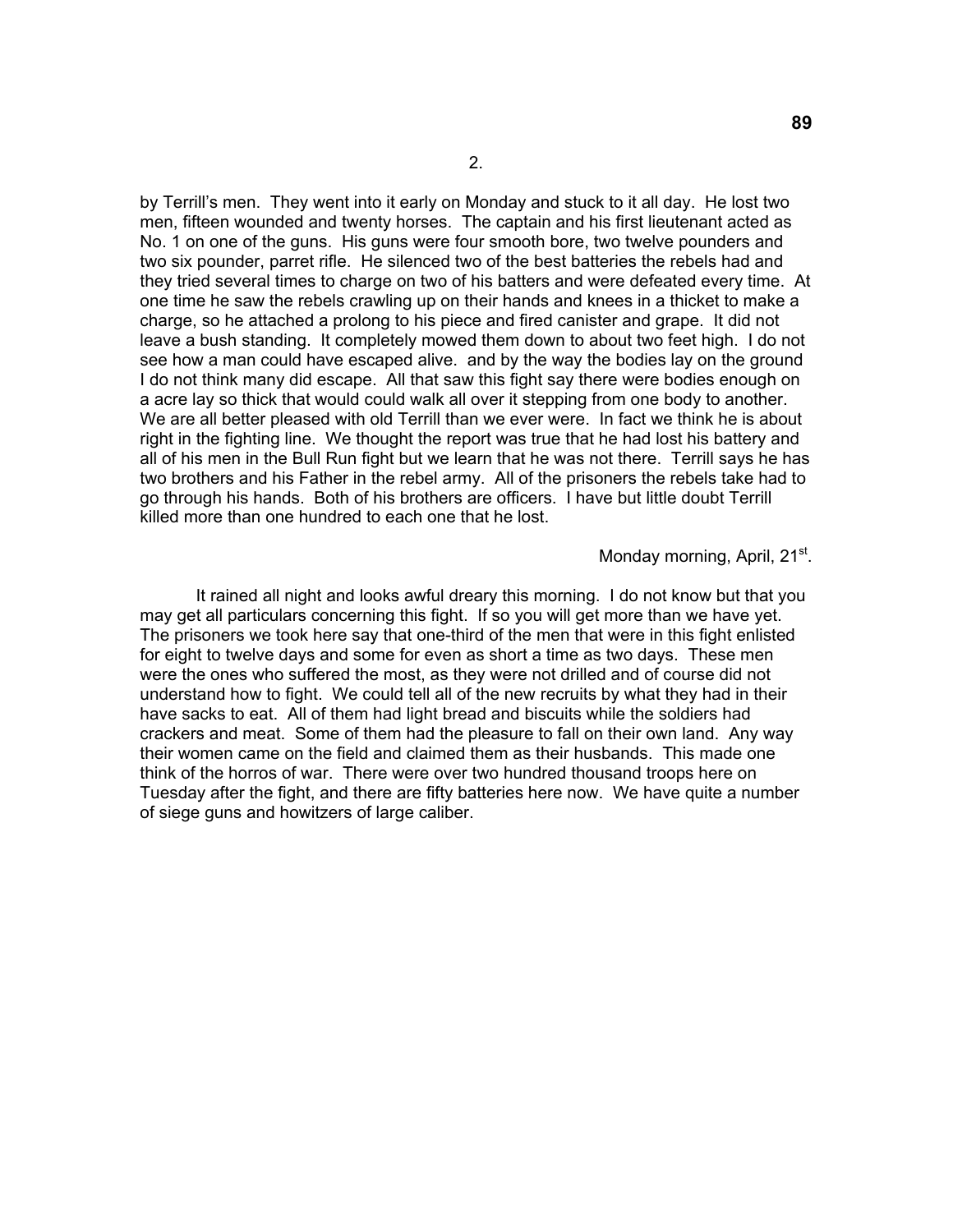There is something going on here which the rebels call the yankee trick. Mitchel has gotten in the rear of the rebel forces and cut the telegraph wires between Corinth and old Jeff and has attached the wires to his own instruments. He got their dispatches for two days. On the first day Beauregard telegraphed to Jeff to send him forty thousand of his troops and one of his best Generals. That the Yankees were getting him in a tight place. Old Jeff telegraphed back that he needed every man he had and if it was possible for him to send him a reinforcement. Mitchel thought he would correspond a while with Jeff so he telegraphed for him to send all of his heavy siege guns down to Corinth and signed Beauregard's name to the dispatch. Old Jeff did this and sent two hundred cars loaded with guns and ammunition with seventeen locomotives. Mitchell destroyed a bridge not far from Corinth, sent men back in the other direction and after the trains had all passed burned the bridge in their rear. That is what the little old Mapmaker can do. Since that there has been a part of one division sent up the river and it is the belief of many that they are to reinforce Mitchel as he has only about thirty thousand men. We get no particular news from the army on the Potomac only that they have been fighting at Richmond. Some of the boys say that they think there is fair prospects of us laying here two months as we did at Green River. I think they expect another fight here or at Corinth, but it is only sixteen miles from our camp. I should not be surprised to get orders at any moment to cook rations and be ready to march at a certain hour. I think it impossible for this division to move for eight or ten days. We have the repot in camp that the rebels have sent commissioners to Washington to try and compromise and settle. I hear a great deal of cheering in camp this morning. I suppose it must be good news of some victory. Randolph and Marlboro boys are all well. The forest trees are leaved out xxxx here. The citizens say this is the most backward spring they ever knew. There have been thousands of men here from Ohio, Indiana, and Illinois to see this battle field. I saw one from Akron, Ohio. I think this will answer for the present. From your son,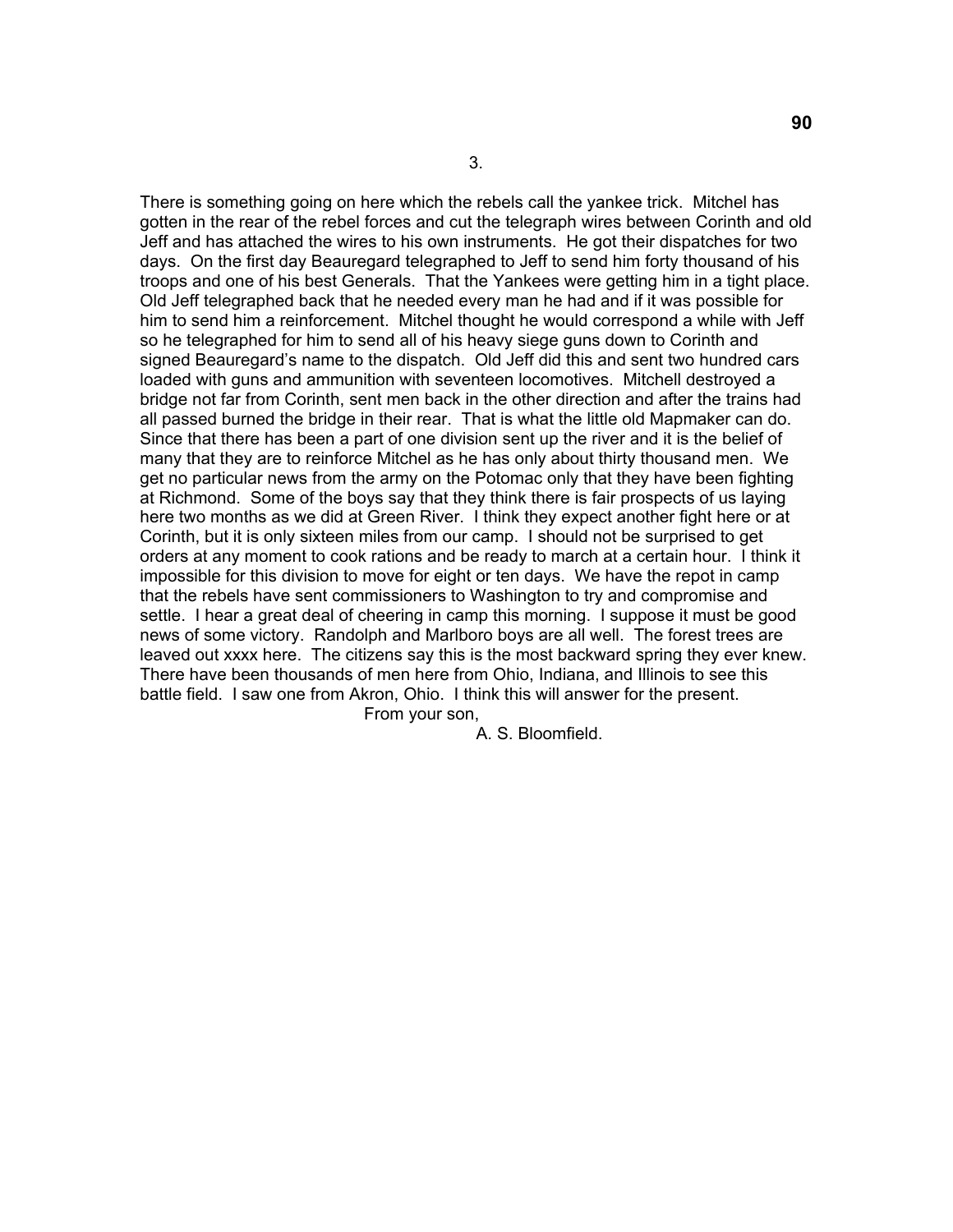CAMP ON THE BATTLE FIELD OF SHILO. April  $25^{th}$ , 1862.

Respected Father:-

I received your welcome letter of the  $22<sup>nd</sup>$ , and the reason I have not answered before this time is that I had just written a long letter home a few days before and now I have waited a while to see if there would not something happen worth writing about, and I guess there has now. Yesterday morning our men found out that the rebels had sent out a very heavy picket this way for the purpose of gathering up their property that they had to leave behind on their retreat. Our men say that there was at least a brigade of about four thousand cavalry men. They were about twelve miles on this side of Corinth. There was a large force of our men went out with the intention of chasing them but they were disappointed. They are might shie. They heard of our coming and set fire to every thing and ran. Our men got a few prisoners and some property and then our pickets were placed out two miles farther, and now I think they are within ten miles of Corinth. I heard that the rebels have been reinforced with fifty thousand. We have also been reinforced with eighty thousand. General Popes' division landed in this camp with forty thousand, and it is supposed by the most of us that the rest have gone to reinforce Mitchel. There must be three hundred thousand here. This reinforcement came from Island No. 10. I told you that I thought there were fifty batteries here. I have since learned that there are over one hundred. in this camp, and Mitchel has three with him.

 I suppose you would like to know something about when we are going to move, but I am just as ignorant as you about when there is going to be a general movement. We are moving every day and the way it is our camp is about six miles long. Every thing is in perfect order. Each brigade is stretched out about two miles long, each line in its respective place and in complete line of battle. The rebels took one of our boats loaded with provisions somewhere above here one night this week. It had run on a sand bar and stuck. Our men heard of it and sent up a gun boat and took it away from them. They had not gotten half of the stores off the boat when they hoisted a very large and beautiful flag on it. They left it in such a hurry that they left it hoisted. I saw our men bring the boat down.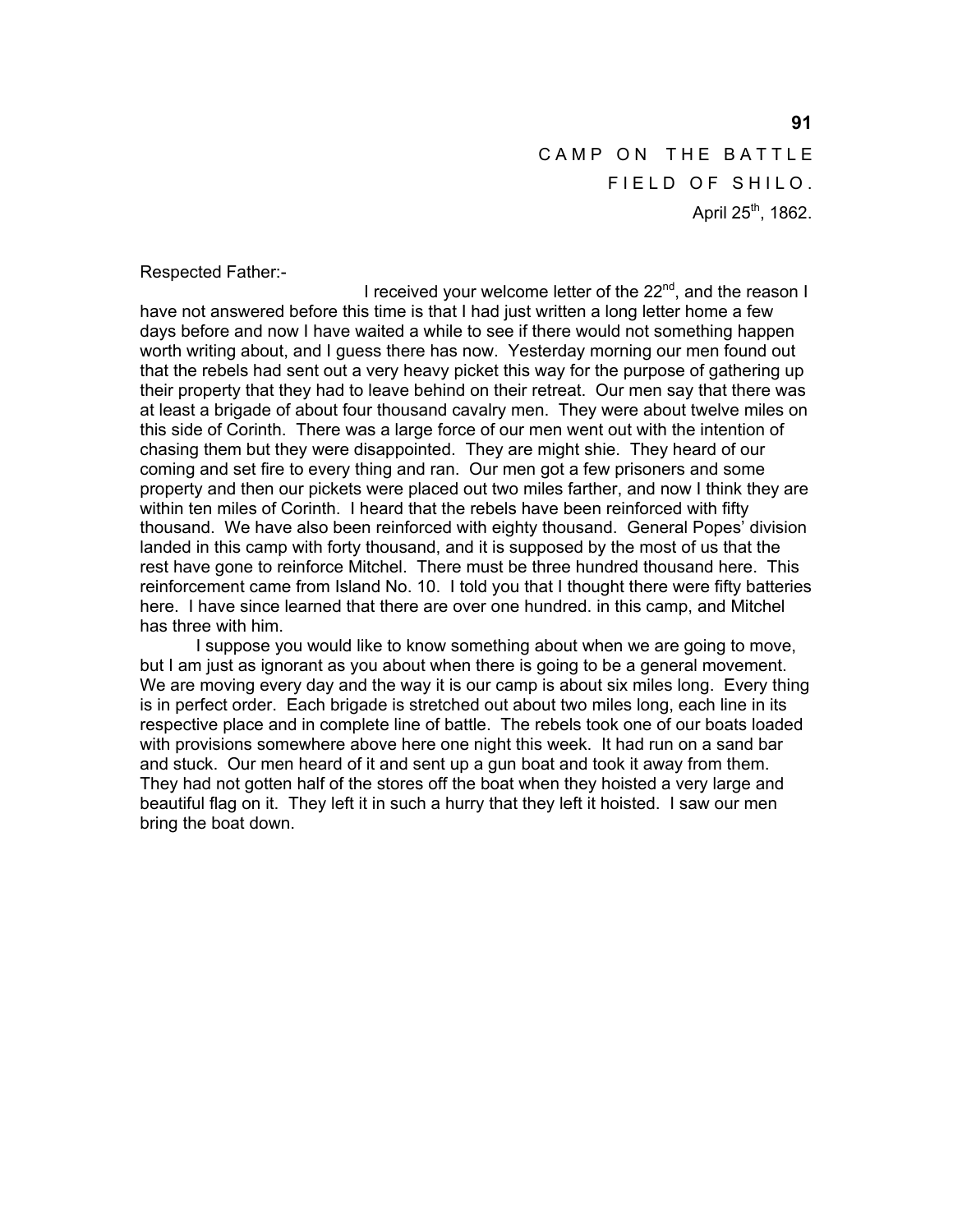Doesn't old Mitchel scare the rebels? He has the advance over all of the Generals of this division. It makes the rest of them mad and they call him the old "Mapmaker".

 Well, Father, you know we used to say the rebels were cowards and would not stand fighting as well as our men. I can tell you they fought bravely here, and if our men had been driven and whipped as often as they I do not think they would have fought long either. I am sure they had good pluck, if they ever fight again as they did here. Do you not think they are pretty long winded? I am beginning to think so.

 I must tell you a little bad news along with the good. Yesterday Lieut. Mason and Beckley sent in their resignations. They may not be accepted, but you know men are not worth much to a company when they want to get out of it. We were in hopes that Captain Cotter would be reinstated again but all hopes have vanished, and I must say that Cotter's battery is not one of the No. 1 batters now as it was once. All interest has vanished. We are reinforced today with eighteen more infantry boys. I see some of the  $19<sup>th</sup>$ . boys almost every day. I saw Byron Dwerthick the other day. I am very glad to hear that you have fair prospects for a crop of wheat, and from what I have seen in the papers wool is going to bring a very fair price. You have read of some of the sight on the battle fields. I must tell you of some that present themselves on this field which is much larger than the battle field at Bull Run. On Sunday the rebels would charge on our men and hollow Bull Run. They thought that they might get our men panic struck. There are some of our soldiers that are hard cases that are often found. Some of them took a deck of cards and placed them in the hands of rebels that had been wounded and had crawled up to a tree, and there sat as dead as ever a rebel was. Our doctor said he saw another that some had put the stub of a cigar in his mouth. The rebels had possession of this field Sunday night and they nearly stripped our dead of their clothing. The regiment that attacked our men on Sunday were uniformed like our men and had the Union flag at the head of their column. I hear a great deal of cheering in the camp and two guns have been fired. I suppose there is some good news. I hear nothing particularly from the army at the Potomac only that they are near Richmond and Yorktown. We were expecting to hear of a fight. It has rained 11 day and it is cool now. From your son,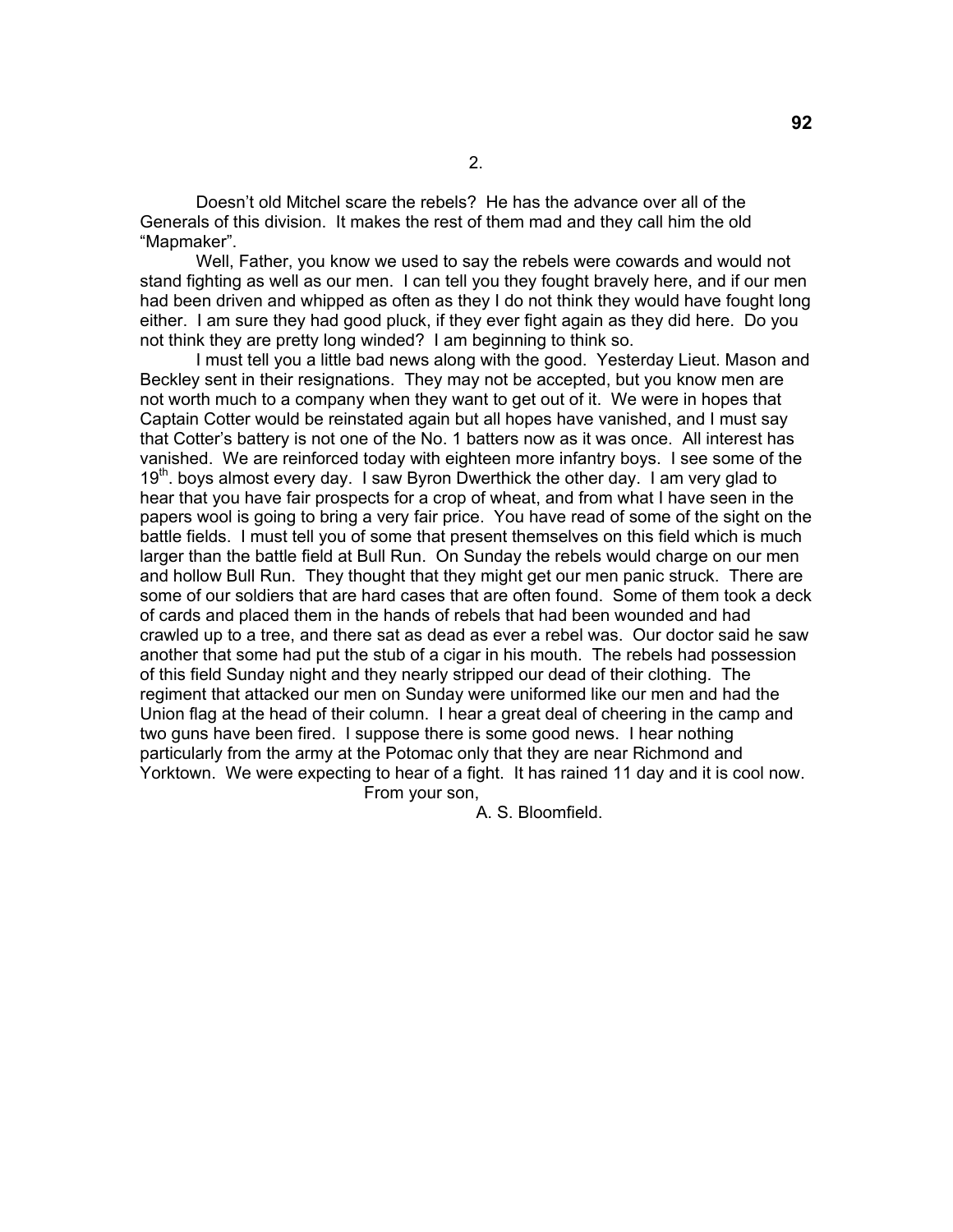IN CAMP EIGHT MILES SOUTH OF PITTSBURG LANDING 12 MILES FROM C O R I N T H. May 5 –1862.

Respected Father:-

 I have received only one letter since crossing the Tennessee river. The report is that our letters go no farther than Savannah. We get but very little mail now. I heard that O. U. Sutter was going to Ohio tomorrow and would take mail for the Ohio boys. I thought you would be very anxious to hear form me by this time. It is four weeks since the fight and we have only got ready for them at Corinth. I think if it had not rained all day today that our men would have made a general attack today. Popes' forces are on the east and are within four miles of Corinth with a heavy force and had a brisk little engagement Saturday afternoon, killing over thirty rebels. Our loss was two. We took five hundred prisoners.

 We are expecting a heavy battle here and if we lose it the ground will all have to be fought over again. If the rebels lose they are gone up the Mississippi Valley. I think our men are trying to surround them and make a clean sweep.

 We have some large thirty two pound rifle pieces here and we are hauling our quite a number of sixty four pound mortars. There are over seven thousand pieces of artillery here. The rebels are said to be fortified in trench middling well.

We all expect a very hard and final close of the fighting here if we can only keep them. We expect the fight to commence early tomorrow, but it may not for several days. We are already for them. Have three days rations in our haversacks all of the time and five on the wagons. We have our Captain back again. One of the boys read in the paper that Captain was restored to his command would be to his batter on the fourth of this month. It was after taps it was received by the boys but we got out and gave three cheers for him. Gen. Johnson came down and told us he would put us all in the guard house if he heard any more noise. One of the boys stepped up to him and told him if he knew what we were cheering about he would give three cheers. I never saw such an expression of joy as when Capt. rode up. Cotter's battery is all right now. We are all well at present. I will be glad to hear from home at any time. You son,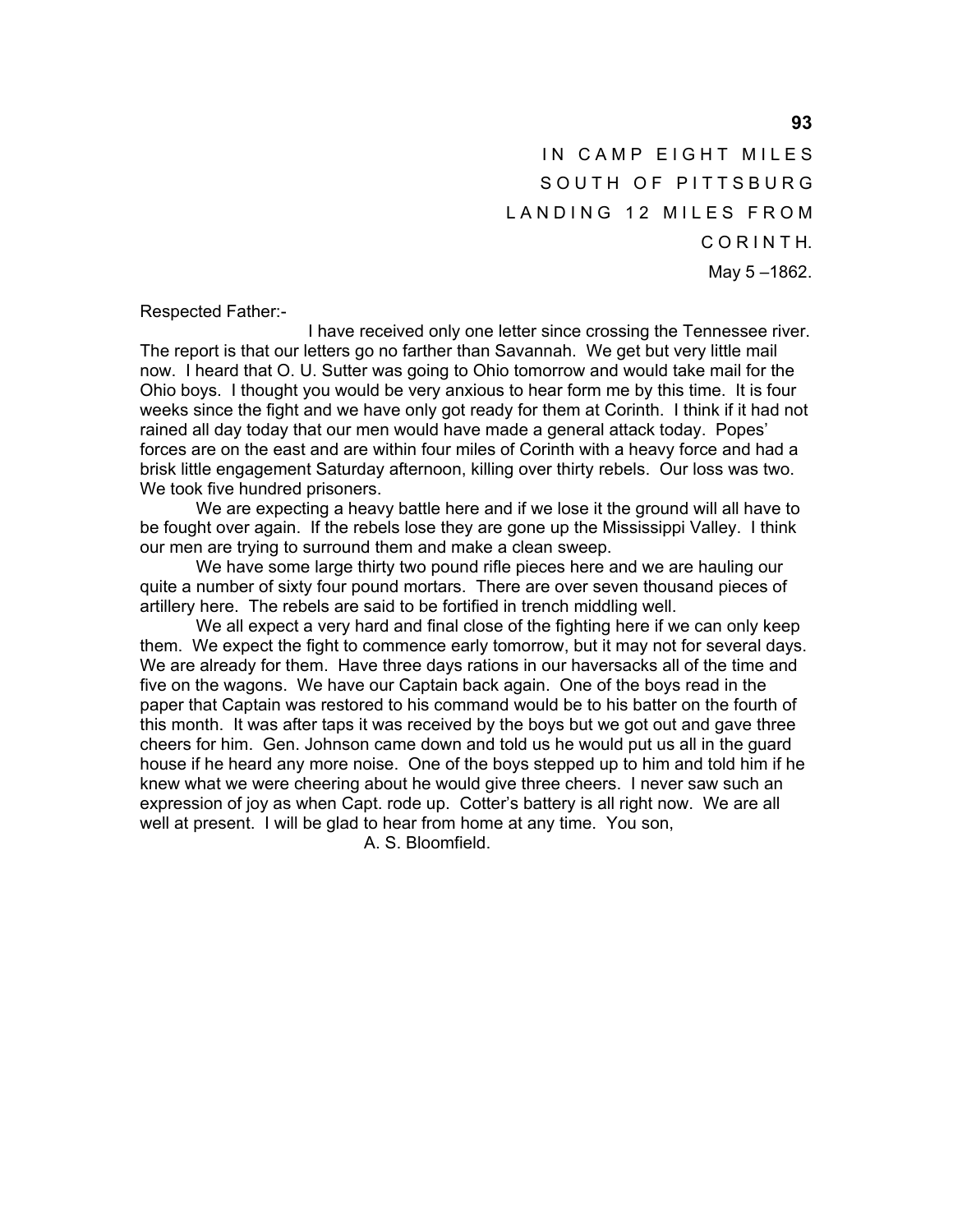IN CAMP FIVE MILES NORTH EAST OF CORINTH May  $12^{th}$ , 1862.

Respected Sister:-

 I received a letter from Celestine yesterday and one from Sally Ann. I wrote a letter to Father some time ago and I said to my self that I was not going to write home again until after the fight comes off at Corinth. I thought at that time that a few days would decide it, but a week has passed and still the rebels are there. You may think our army is slow and so they are but sure. There is a great deal to do to have a complete victory here. I will give you a short discription of this country between here and the Tennessee river. There is not more than one twentieth of the land cleared. The contour of the land is rather an advantage in some points and a disadvantage in other. It is in ridges of from one quarter to three quarters of a mile wide with a level strip between with very heavy timber on and thick under brush. The bottoms between the rivers are about the same width as the ridges, the soil being a quick sand and are of course impassible in wet weather, and I guess in dry to. These ridges run east and west, so that we have them all to cross and the bottoms have to be bridges. We make them by chopping the trees down and laying them across. I cannot say as to whether there were any roads through but an army the size of this one can tramp out and disfigure the ground so that one cannot see what it looked like.

 Every rail is gone and nearly every house empty. Each division makes their respective roads so there are a dozen or more of them and not the men are at work bridging the last swamp. It is in kind of a semi-circle and lies on the north west and east of Corinth. There are four railroads that center at that place and from what I can learn our men have possession of two of them. Popes' division are on our left and are farthest south. The rebels bother our men some while at work on the road and they seem to be quite uneasy. They think the yankees are doing something on the other side of the swamp. They have an idea that our men are planting siege guns on this ridge. And to prevent it they have been throwing shells over toward us nearly every day for over ten days. Our men have not fired a gun as yet. Some think most of the fighting will be done with siege guns. I learned that Corinth is not a naturally fortified place and all that hinders our army is the way they have to approach the place. Our men are getting quite a number of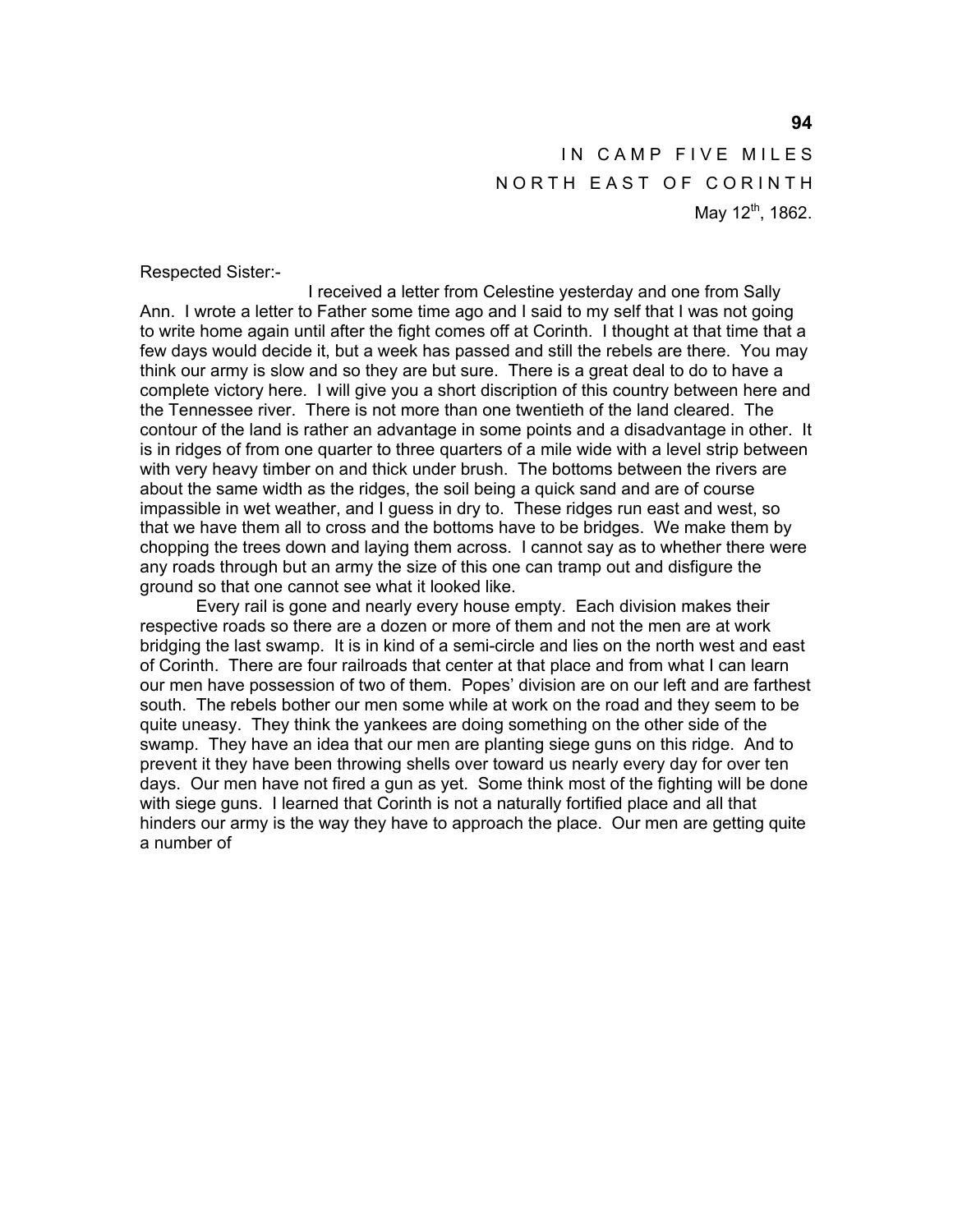sixty-four pounders here; regular old siege guns. I do not think there is any danger of this camp being surprised as it was before. There is a heavy picket out and a reinforcement of one brigade in the rear and a battery of artillery. Our brigade was on reserve picket last Sunday night. The boys have been saying that the attack would be made next Monday, for the last month. There has nearly another one passed and no attack. It is my opinion there are other forces to act in concert with this army. I think they are trying to make a clean seep of the rebels when they take Corinth. I would not be surprised if there would not be a fight for twenty days if they do not attack us. We hear today that our men have taken Memphis and if so they have lost another railroad. Now they cannot retreat any way, but on the Jackson railroad, and I would not wonder if they would be interrupted if they undertook to go that road. We also heard that the Merrimac is sunk and that McClelland had taken Richmond.

 Some of the boys thought they could hear heavy cannonading west of here. It must have been thirty miles away. I see Yarian's boys every once in a while, also the boys of the 19<sup>th</sup>. It is very warm here, about like July weather in Ohio. We are in Mississippi now and I have seen figs growing on trees. They say they are plenty in some parts of the state.

Well, I will give you the market prices of things we can buy of the settlers.

 Sugar, twenty cents; dried apples, twenty five cents; ham, twenty five cents; lemons and oranges, fifteen cents a piece; cheese, thirty cents per pound; butter, fifty cents per pound; eggs, forty cents per dozen.

 I heard good news this evening from the old Mapmaker's division. He has been from fifty to seventy miles to our left all the time. I send you one-fourth of the head of some Mississippi cotton. It grew last season. The stocks are about five feet high on average. We have kept three days cooked rations of hand for over two weeks. No more at present.

From your brother,

A. S. Bloomfield.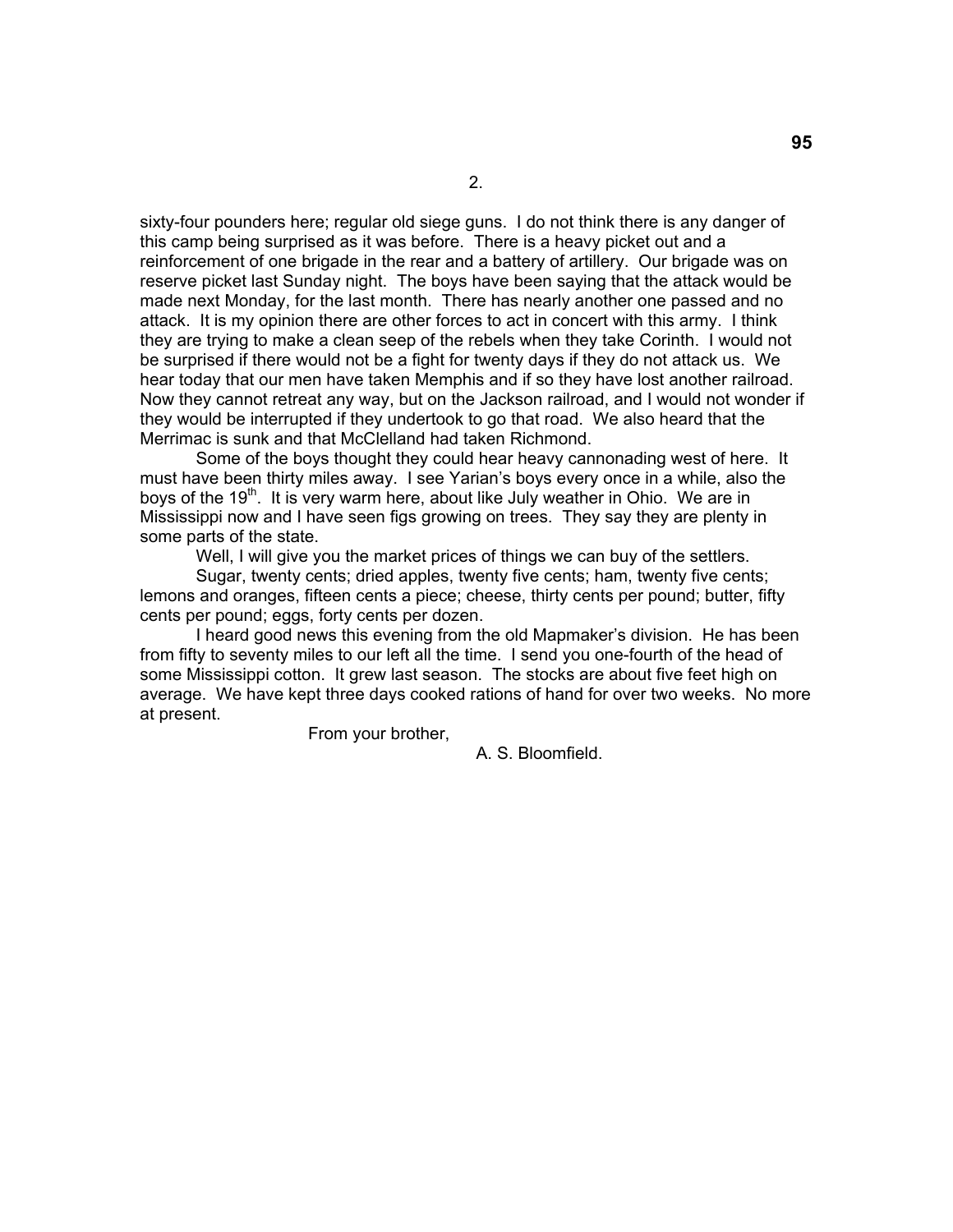# IN CAMP NORTH EAST OF CORINTH ABOUT 3 MILES May  $18^{th}$ , 1862.

Dear Sister:-

I received your letter this morning that was dated May  $8<sup>th</sup>$ . You say that the fruit trees were in bloom at that time. Here the peaches are nearly one-half grown and every thing else in proportion. Everything has been quiet in our division for the past week. Well, not exactly either. Yesterday we were hitched up and ready to go out if needed. We still keep three days rations in our have sacks. General Popes' division was moving up within two miles of Corinth, a little further around on the left and it was supposed that the rebels would make an attempt to drive them back, and this morning we had to scramble out at four o'clock and prepare our teams for service, but nothing has happen on this side of Corinth.

 Yesterday as usual there was some cannonading. It was to our right some six or eight miles. The report in camp is that the rebels were trying to get out and that our men had good success and drove them back. The report is that they had a pretty hard fight. It is reported in camp that they had released two hundred prisoners for the reason that they had nothing for them to eat. Every day there are deserters coming into our army. One day last week two hundred came into Popes' division. They say they are thousands of them trying to get away and they also report that they are killing their hoses and mules to eat.

 General McCook has a spy that has been down to Corinth and got back last Friday. He says they are very well fortified and that they have quite a number of regiments of Indians with them. He also says they had to keep six regiments under guard all the time. We get our mail pretty regular now. Our papers are only five days old, and by this means the private can get some information about what is going on out of his camp.

 I am very much pleased to see one thing changed, that is concerning the army of the Potomac. You do not see under the heading of every other column now "All is quiet on the Potomac". It seems they are a good disciplined army now and able to drive the rebels from their strong holds. We have heard of the victory at Yorktown and Norfolk; also that the Merrimac is blown up, and now the little Monitor is the King of the Flotilla of this Continent. It will be impossible for the rebels at Corinth to get across the Mississippi river, and the farther south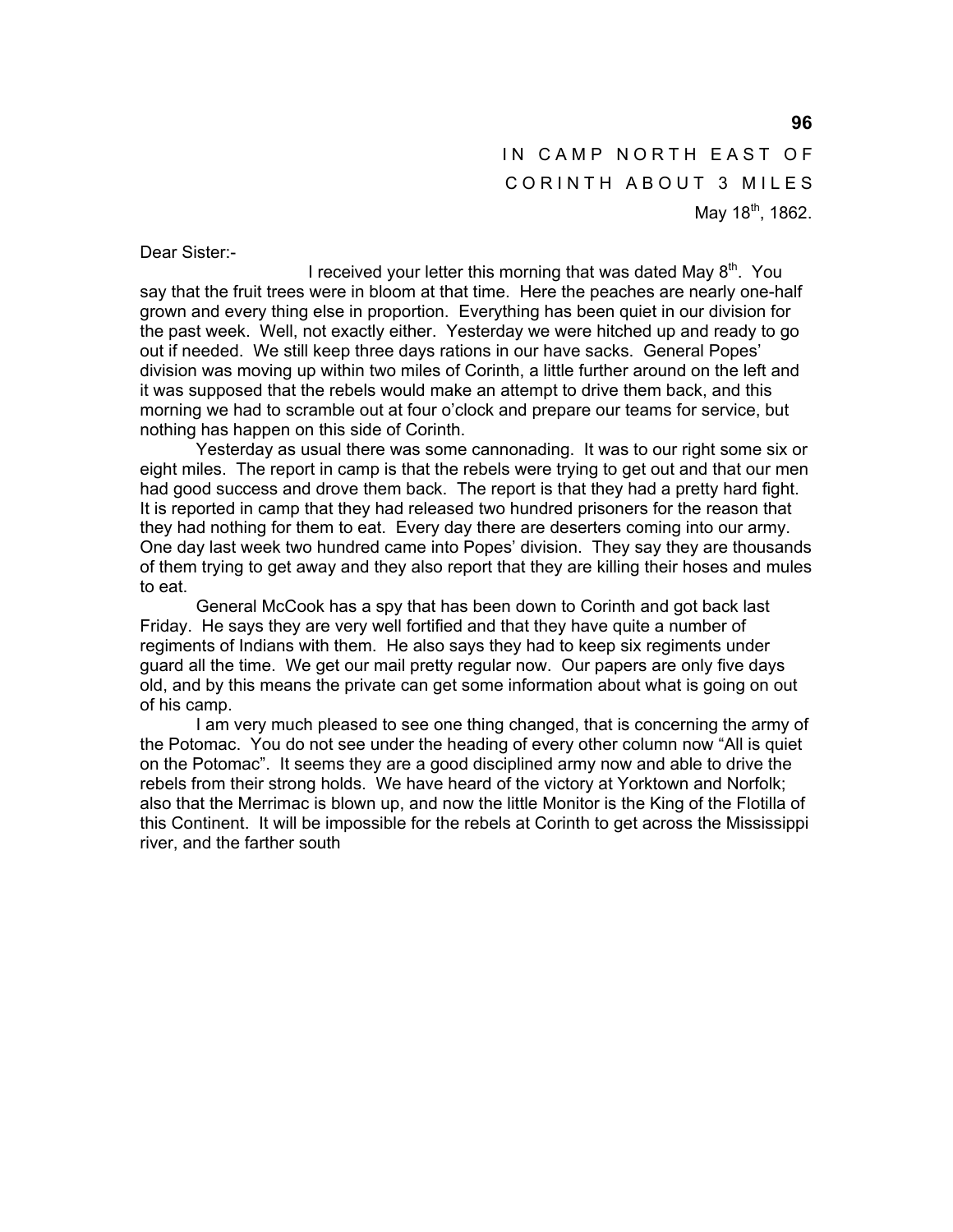they get the worse off they are, for without doubt they have eaten nearly every thing in the shape of eatibles that they can get from that direction. We can hear the cars running at Corinth. It seems to me our men do not care if they do get provisions from the interior of the state.

 From what I can learn we do not intend to attack here but force them to come out and attack us or surrender. We have siege guns planted now that can throw shell any where inside of their fortification. We have been in the habit of saying we were going to be home by the fourth of July but now we say we are not going until next September, about the time that the Ohio State Fair is to come off at Cleveland. It is about two o'clock now and as usual they have picked up a muss on our right.

 About the same direction as yesterday but nearer here. It is so far we cannot hear the musketry, if there be any. This is just the time of the year that I should like to be going home. But I am not going until the stars and stripes float over every Capitol and court house unmolested. They have to recognize and respect it.

 The Minister from France told them so in their own so-called Capitol at Richmond. That they were whipped and unable to hold their position. Some think we we going to attack them tomorrow, but I think it doubtful. Let it come when it may we are going to gain the day, though thousands may fall. The boys are all well as far as I know. No more at present.

I hope that I can have the pleasure of writing our next in Corinth.

From your brother,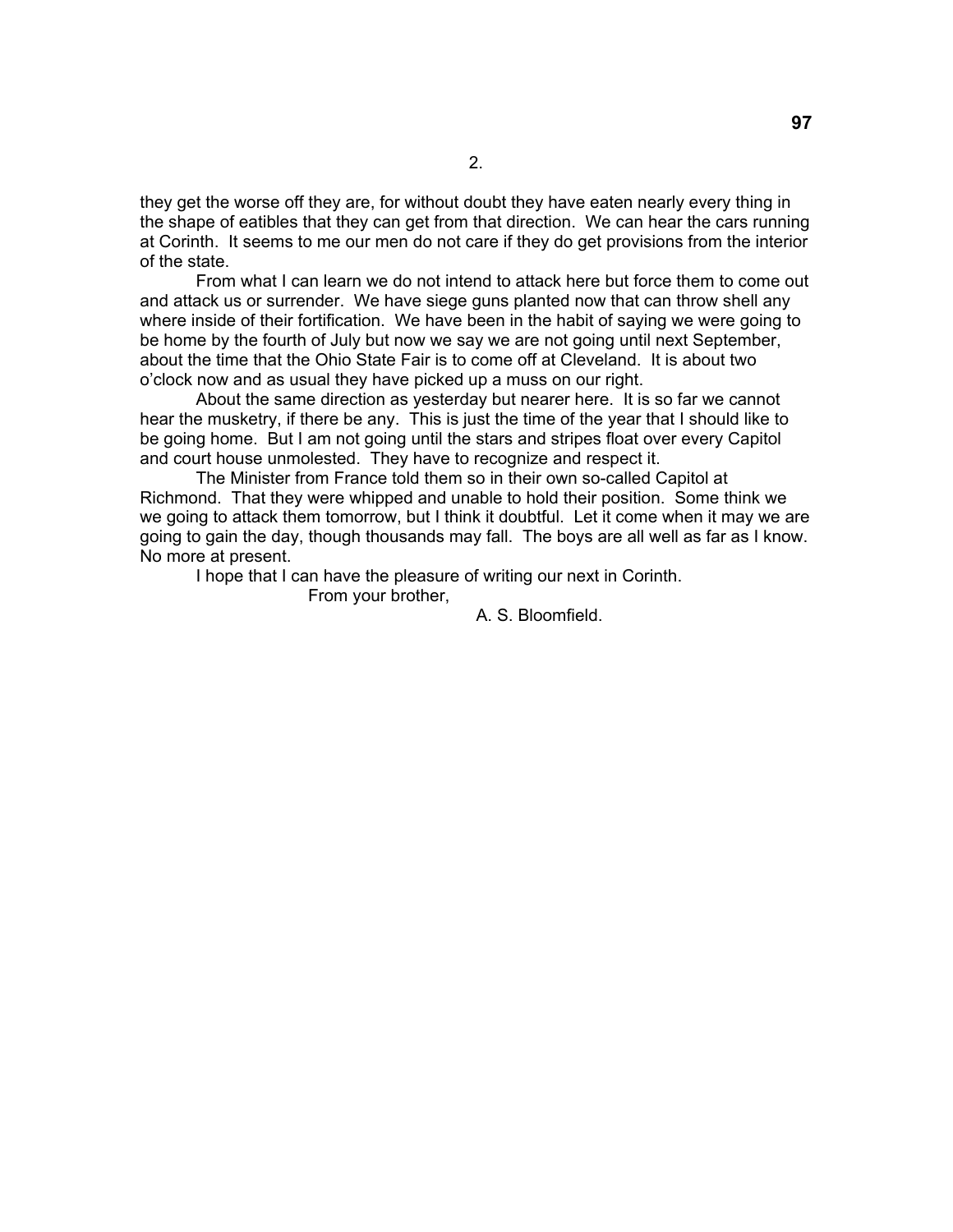IN CAMP THREE MILES NORTH EAST OF CORINTH May, 24<sup>th</sup>, 1862.

Respected Father:-

 I thought a few lines this morning might not be amiss as I know the whole north is patiently waiting for this struggle to come off at Corinth. It certainly will be the last big fight. It has been six days since I wrote last and every day but yesterday have been days of some excitement around Corinth. Our men are building breast works in the shape of a horse shoe. The out side one is twelve miles long. This was out of the range of the rebels guns and after this was finished our forces moved up close to them and have been busy since building more inside of the first. And from what I can learn they have three nearly finished in the positions where xx our men are exposed too much to the fire of the rebels. They build them after night. Some of them that are finished are in sight of the enemy's works and if they keep our men from building these fortifications they will have to come out from behind theirs.

 Our men occasionly play yankee tricks on them. One day this week there was a company bridging a swamp. The rebels came up with several hundred. Our pickets ran in and told our men, and when our men came on to them they ran and left their arms all stacked behind. The rebels thought it a nice prize. While they were gathering up their plunder our reserve picket flanked them on both sides and took them all prisoners.

 On last Wednesday morning there was the sharpest artillery firing I ever heard. It only last five minutes. It was a battery of eight thirty-two pound siege guns. They had been planted in a thicket the night before. The rebels were out on a reconnoitering expedition that morning when our men opened on them with terrific fire killing fifty. Some of the wounded were carried off. They did not fire a shot but fled in confusion. The only loss on our side was by accident. One of the guns bursted and killed four cannoneers. There has been almost steady firing on the picket lines for the past ten days. Our lines are so close that it cuts off their principal watering place. It seems to annoy them very much to see our men building breast works under their noses. It is my opinion that it will be a short siege. when it come off. I think we are going to try a York game on them. Our brigade is clear on the rear of every thing. Johnson's brigade is held as reserve of McCook's divison. I learned today that we are to lead one of the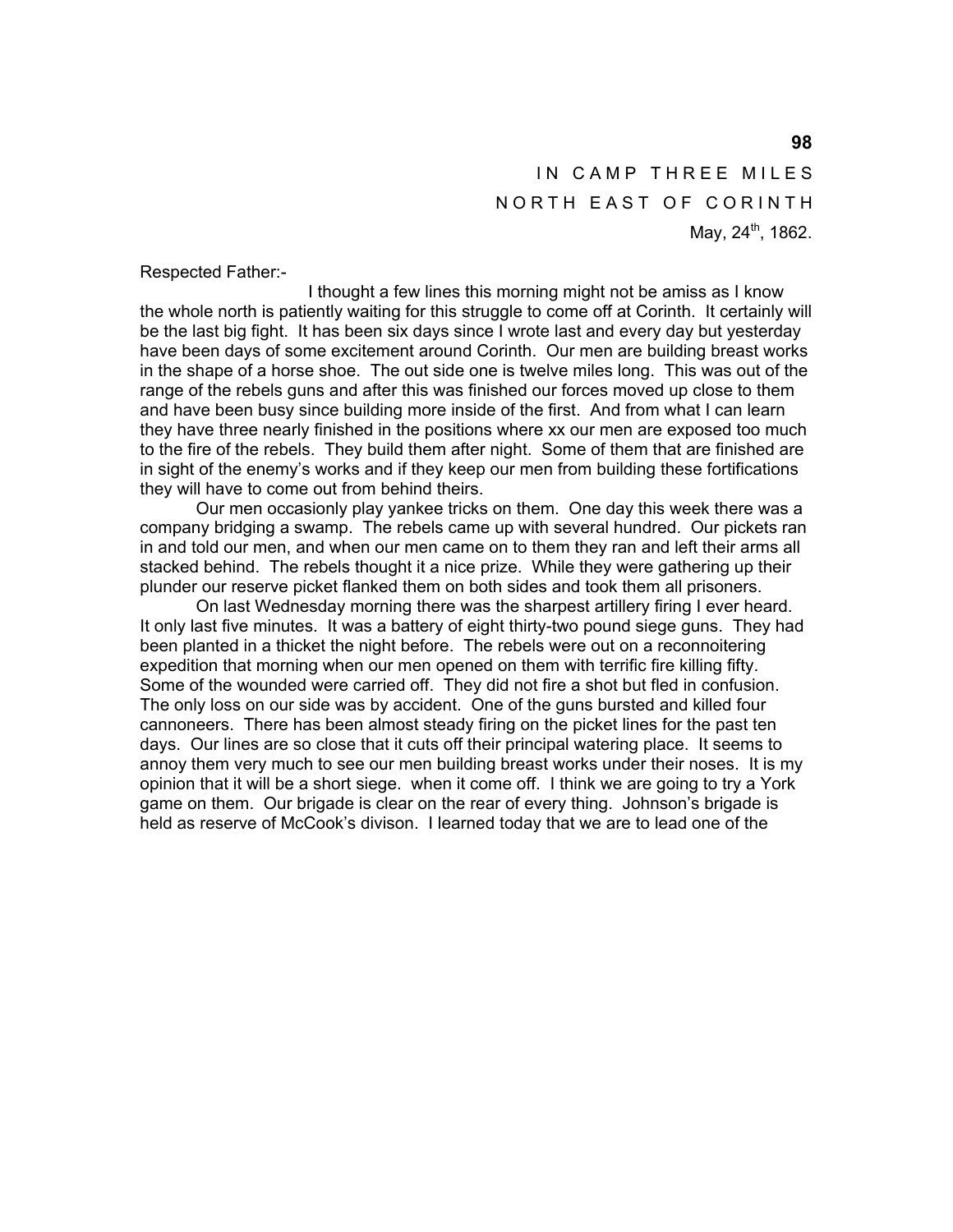2.

brigades that have been in front. We can hear the cars every day very plain at Corinth. There is a report in camp that Gen. McClelland is in Richmond. Every thing seems very dull in camp. Cannot get papers less than five days old and not very much news when they do come. I think it is a very healthy place here. Any how the soldiers have good health. It has been cool for the last week and showery. Our officers say they do not think our forces will be ready for attack for two weeks, and it is very probable they will not then, but make them open the ball. We canculate to close it so it will be no more than fair for them to open it. I cannot think of any thing more of any importance now, but I may have something soon.

A. S. Bloomfield.

N.B.

Our mess had green apples for dinner.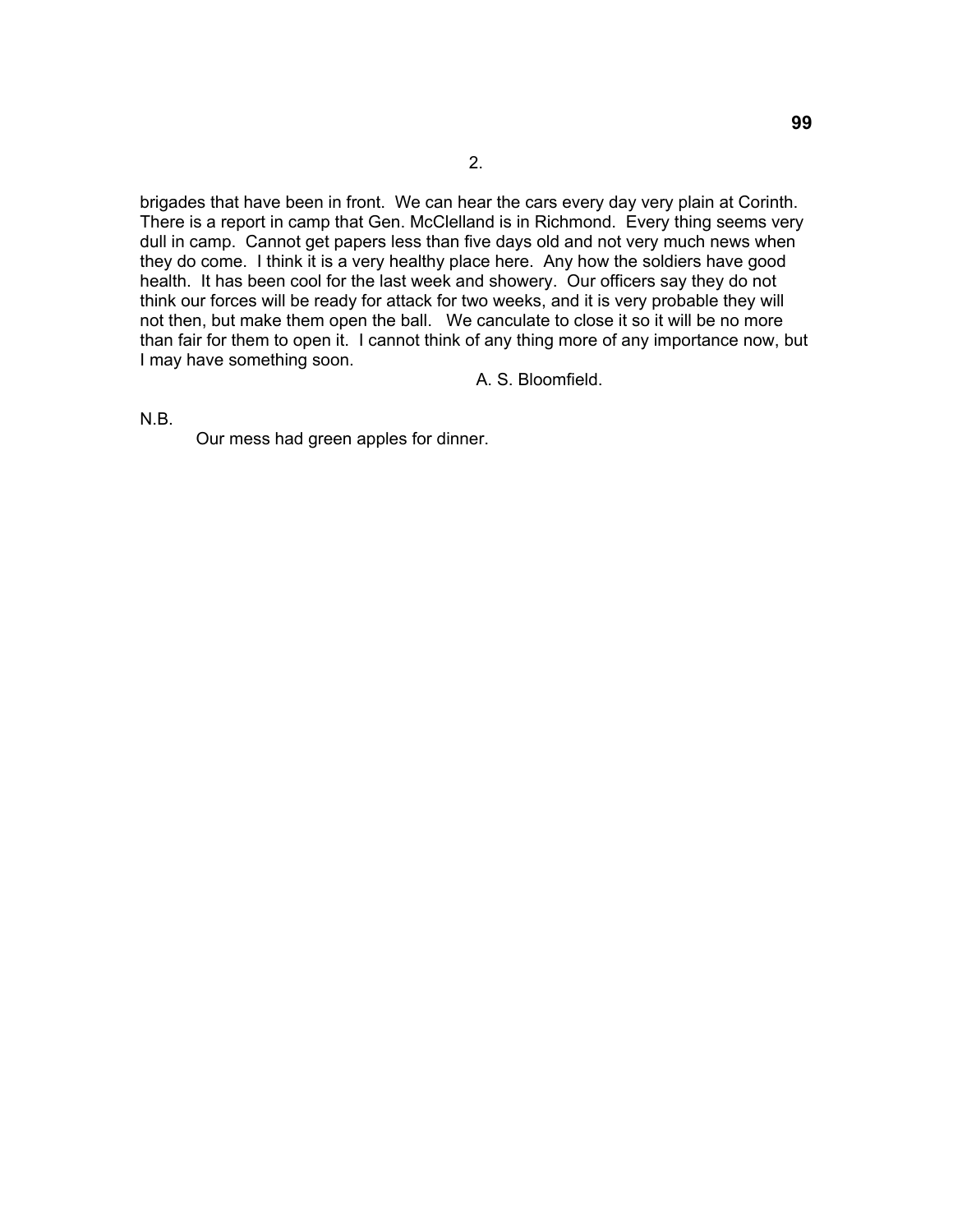IN CAMP BEFORE C O R I N T H May, 31st, 1862.

Respected Parents:-

 When I wrote you before I said that I was in hopes that the next time I wrote it would be from Corinth. Well, I do not write form Corinth exactly, but I have been there. On last Wednesday our brigade was ordered to have three days rations cooked and be ready to march at one o'clock. We went up in front of Corinth and lay behind some breast works that had been thrown up the day before. On Thursday our brigade was ordered to drive the rebel pickets off a ridge that lay one quarter of a mile infront of these breast works. There was a very good new house that was about three hundred yards from the breast works that the rebels got into and were firing at our men. General Buel ordered the battery to shell it, so they did and burned it to the ground. Then to the west of this house some five hundred yards, were two more houses that were burned for the same reason. They did not resist a great while but fell back on another ridge that lay about half a mile further back.

 The hollow between was about two hundred yards wide and covered with timber. The underbrush was so thick that we could not see more than ten yards before us. On the 28<sup>th</sup>. of May was the day that Cotter's battery reaped the laurels, if every a battery did. Early that morning we were ordered on to the ridge where the houses had been burned and about noon were ordered to take possession of the opposite ridge if possible. Our battery began to shell the woods and the ridge on the other side. Our brigade was laying down just in the rear of this ridge. The  $32<sup>nd</sup>$ . Indiana and the 49<sup>th</sup>. Ohio supported our battery. One company was thrown out as skirmishes to find their position. They advanced nearly across a narrow cleared field that lay before us and the rebels poured in a volley on them. They fell back and was commenced shelling the swamp. We first run up two guns one rifle and one smooth bore. There were three regiments of the rebels and they made three charges on our battery, and I thought they were going to get it. Our infantry all fell back and lay down waiting for them to come, but when the rebels came to the open field the shot came so thick that they would have to fall back. We put in double does of canister and the smooth bore. We fired three hundred and fifty rounds, and lay at our posts all night, but nothing of any importance happened.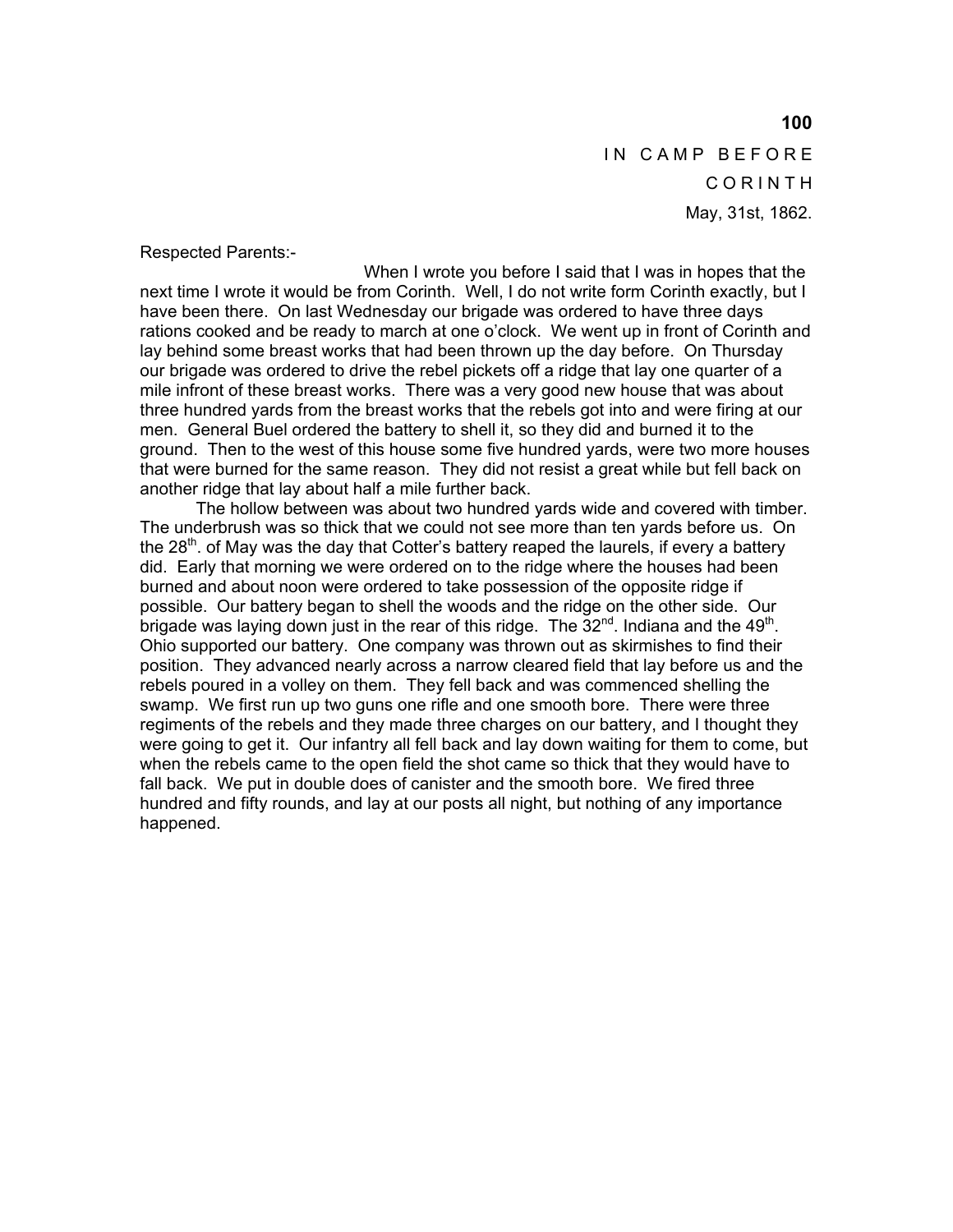When Captain got down shelling the woods, he turned one of the guns on Corinth, and sent in five death messengers. Thursday we did not fire a shot. In the evening we were ordered to advance to the next ridge, and so we did, but we did not stop until we were in Corinth. Nelson and Pope's men found it out a few minutes sooner than we did. They were in town when they blew up their buildings. They blew up their depot, the largest team works where they manufactured, shot shell and balls. There were hundreds of barrels of sugar, molasses, flour, beef, pork rice, corn, etc, etc. burned and strewed around. They managed some way to destroy every thing that they left behind.

We have learned what our battery did on the  $28<sup>th</sup>$ . The prisoners say they know our battery killed forty, and of the five shell that were thrown into the town, three done good execution. One burned a church, another struck near the depot and cut off an engineers leg, the third struck a camp and killed five men. The day we did the firing there was a most terrific cannonading going on that I ever heard. It was far ahead of the battle of Shilo.

Sunday, June 1<sup>st</sup>.

 We hear that Mitchel has succeeded in taking a portion of the rebels. I guess the fighting is done in the western states, or rather the Mississippi valley. I suppose you would like to know where we are going to now. I think it will be one of three places. Texas, Kentucky, or Western Virginia. I think if we got off to Texas, we are elected for three years. Our boys all got out of the fight safe. Several of them got holes shot through their clothing. It seems like a miracle that no one was killed.

 Wheat is ready to harvest here. I saw E. Yarian a few days ago. He said that Benjamin had been sun struck the day before. It is very warm in the day time and cool at nights. No more at present.

From your son,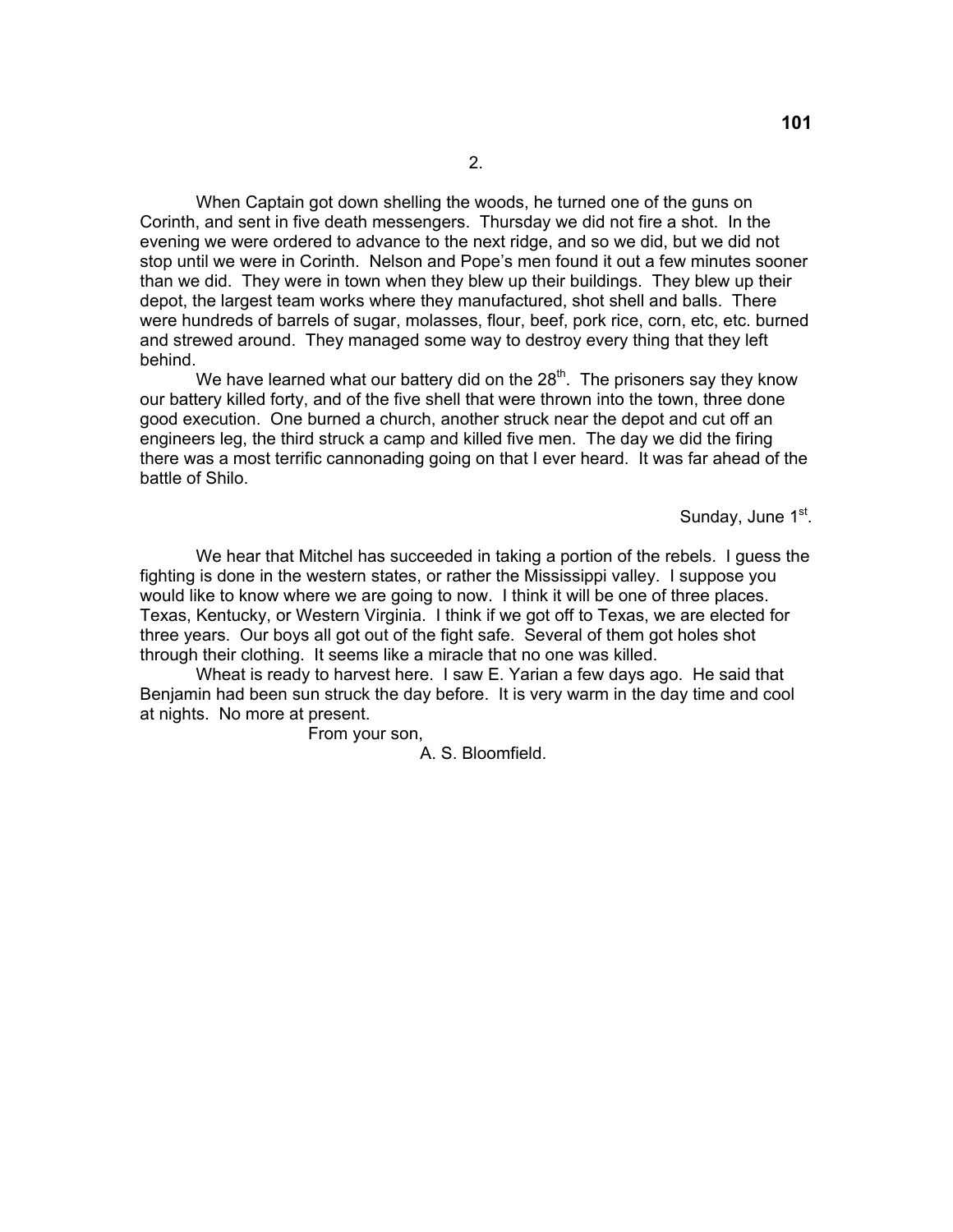IN CAMP THREE MILES NORTH OF CORINTH June, 3rd, 1862.

Respected Sister:-

Celestine I received your letter of the  $20<sup>th</sup>$  last month, yesterday. I had not intended answering your letter for a few days, until this evening after I came into my tent. Last evening at roll call, our battery was ordered to cook two days rations and to be ready to start out on picket at five this morning. There are also two or three brigades besides ours. We were to go several miles on the other side of Corinth. As a general rule the casions do not go out on picket, and this is the reason why I am in camp. I am the only one that stays in our tent, that is at camp. This has been the longest day to me for some time. It seems as though no one was at home, yet there are thirty of us in camp. I would not have believed it if any one had told me how lonesome it would be. This is the reason I have gone to writing this letter.

 I finished one to Father last Sunday morning. Cannot tell you much news about the army. I only know that we are in possession of Corinth, that they evacuated and destroyed a great amount of property. From all accounts they are far from being a good organized army.

 Celestine, there are thousands of things that I should be glad to tell you about concerning the horrors of the civil war. I can only wish that you could see them. There are a variety of scenes. Some that would make one laugh, while there are others that would make the most vile wretch that every drew breath shed tears. I must tell you how things look in this part of this City. It is over twenty miles from Corinth to the Tennessee river, and in this whole distance there are not a dozen families, and how they live I cannot tell, for all the farms have been over run, the rails are all burned for wood. The farmers have sown and planted before our army came along, expecting that old Jeff would drive back the Yankees. Now their crops are all destroyed. Their wheat would have been harvested by this time, but our mules and horses have saved them that little job. I do not see how they are to live for they all seem to be worse off than the poor people of the north. You would have laughed if you could have seen the soldiers coming back to camp after they had been to Corinth. There was not a man but what had some kind of a relic with him.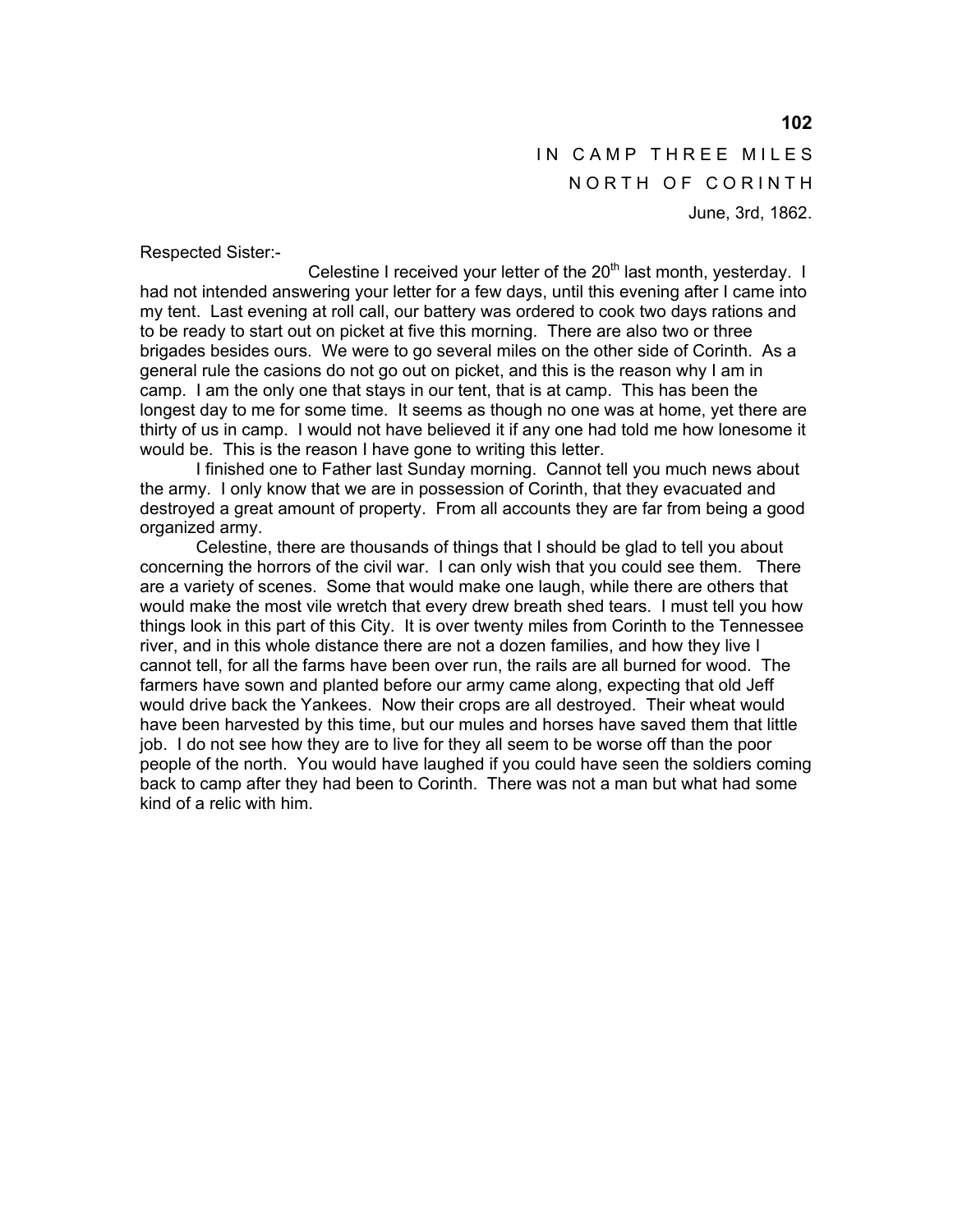Nearly every one was decorated with some kind of a rebels garment.

 There was but one white man in Corinth when our men took possession. He was an old man between sixty-five and seventy. There were also two women, and three slaves. Corinth is a place about twice the size of Marlboro, and is scattered over about four times as much ground. There are a great many forest trees standing yet, and the houses are not placed in regular order but every man seems to have built where he pleased. The surrounding country is as level as it is around our house and if it had not been for the swampy bottoms between the ridges, and the heavy timber it would have been a very poor place to make a stand. These swamps and bottoms of heavy timber were only an obstacle to be over come in time by our army.

Wednesday morning, June, 4<sup>th</sup>.

 Every thing is quiet in camp and around it. You wanted me to let you know how Henry Robinstein was. I cannot tell you. The last time I saw any of the 19<sup>th</sup>. boys was the next day after I wrote you about his being hurt, and then he was some better. Ike said he would send him home as soon as he got able. From what you say I should think parties would play out in Harscrabble. It almost makes me wish that I could be at home when I hear of so many parties. I cannot say where McCook's division is going to yet, but the rumor is that it is going to Virginia. Some say to eastern and other say to western. Some say we will go to Washington City. If we should go there on the cars I would not wonder if we would go through Alliance. If by water, we will go up the Ohio. I do not know as the war will end very soon with out they take the western army into Virginia. We have done almost all of the fighting and are able to do more if it is necessary. We hear some good news from McClelland once in a while. The  $3<sup>rd</sup>$ . Ohio Cavalry are moving out 19 miles today in a south-easterly direction.

I must close for the present.

From your affectionate brother,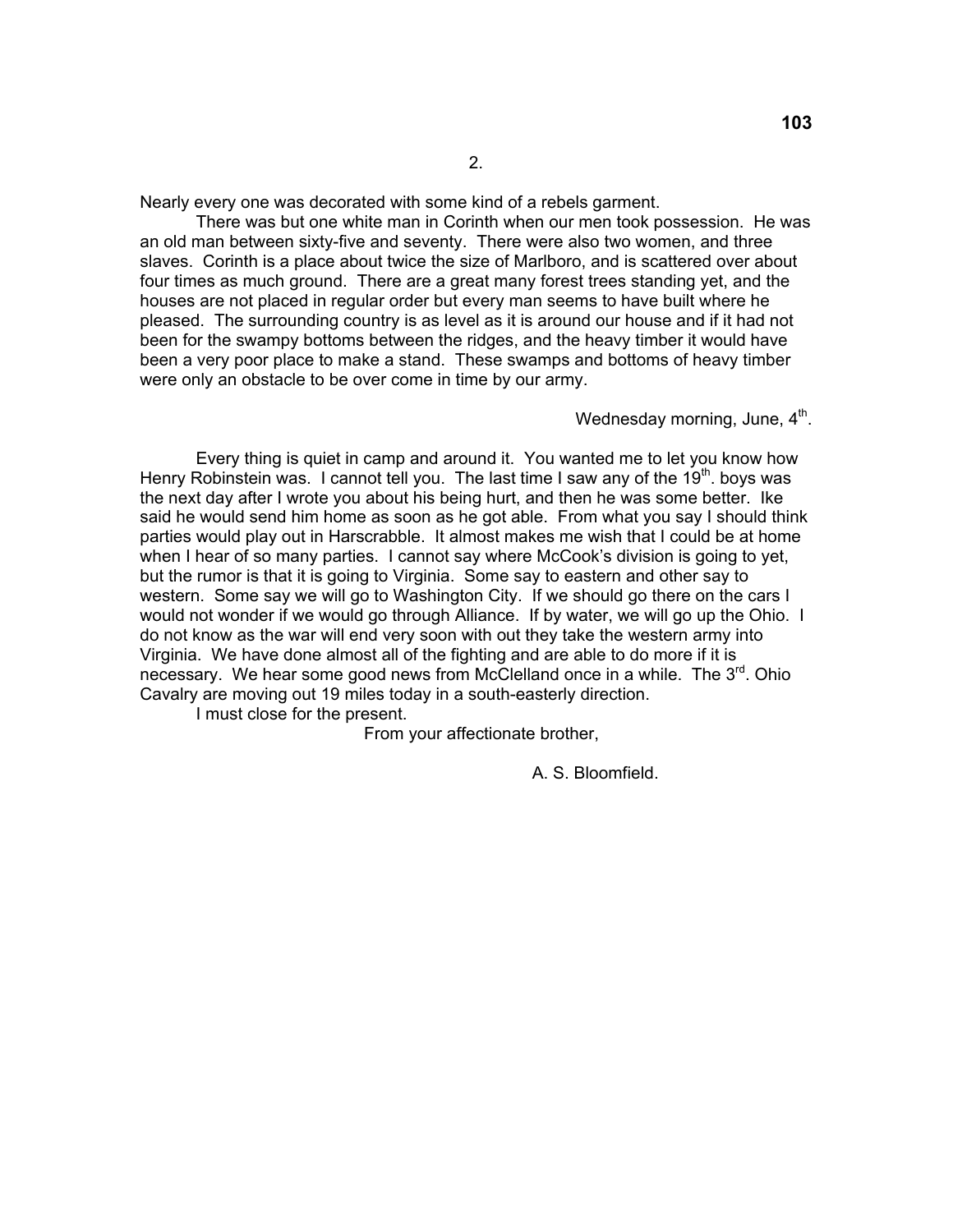June,  $12^{th}$ , 1862.

Respected Brother:-

I received your welcome letter of the  $25<sup>th</sup>$  and was glad to hear from you once more. We got orders day before yesterday at twelve to be ready to march at three and so we were but did not start until five. We marched until twelve at night; started yesterday morning at seven, marched until late in the afternoon, and halted to where we are now. It is a small town by the name of I.U.K.A. It is about the size of Marlboro. It is a watering place. It is a very pleasant place and within four miles of the Alabama line. It is also on the M & C R.R. It is twenty-five miles south-east of Corinth. It was dreadful dusty marching. The greater portion of the country we passed over has been very poor. The timber is pine. There is, I think, McCook's whole division moving in this direction. There is one division ahead of ours. I think it is Gen. Wood's. We are not told where we are going, but I think we will not stop until we get to Huntsville, and probably we are to go to Cumberland Gap.

You say you heard the news on the  $24<sup>th</sup>$ . that Corinth was taken with 15,000 prisoners. It is a mistake. It was on the morning of the  $30<sup>th</sup>$  and our men got nothing of any account. The boys are feasting on wild plums, black berries and huckle berries. I do not think I every saw peach and apple trees any heavier loaded than they are here. They have harvested their wheat some ten or fifteen days ago. Some have plowed their wheat stubble and are planting corn. They have been planting corn for over two months. I do not see any grass or oats to cut. Benjamin Yarian is getting better. I think the fighting is now played out in this division. We are waiting for the provision trains to come up. The health of the boys is very good. I cannot say that I ever enjoyed better health.

From your affectionate brother,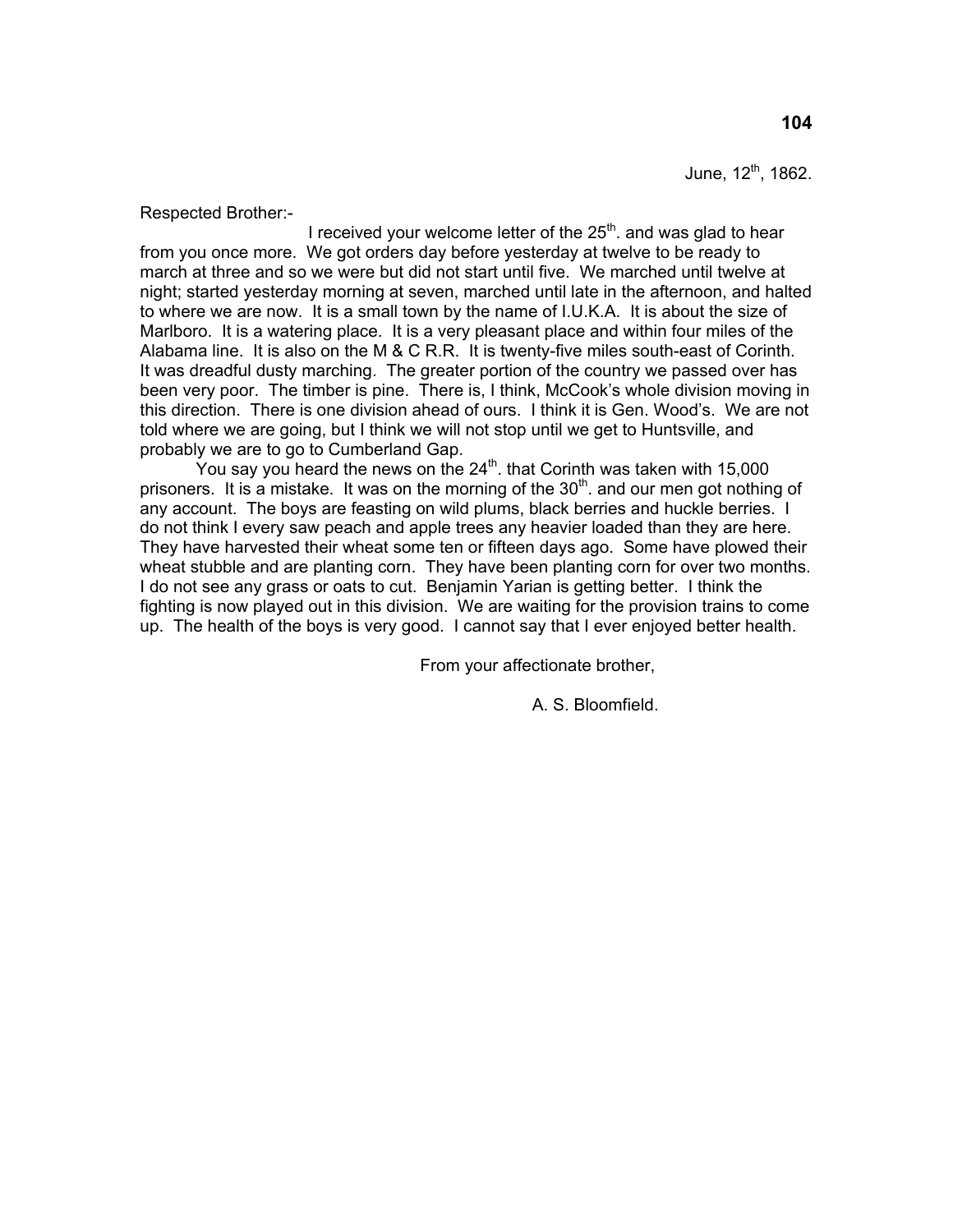IN CAMP AT JACKSON LANDING ONE MILE BE-LOW AND OPPOSITE OF F L O R E N C E , A L A B A M A . June, 18th, 1862

Respected Sisters:-

 I wrote to Thomas about one week ago and told you we were on a march but knew not where we were going. I take this opportunity of writing again as I know you will be anxious to learn where we are. We arrived here last Sunday afternoon. We were sixty miles from Corinth. Most of the marching we did after night and early in the morning. I think the past ten days have been as warm as any I ever experienced in Ohio. The evenings are cool with heavy dew. The people tell up here that It has been the driest season they have ever seen. It has already parched hundreds of acres of beans, corn and potatoes, so that will never be worth harvesting. Since coming into this state we have passed through some of the finest country I ever saw. Here one can see enough of slavery. I have seen as high as eighteen or twenty slaves at work in one field of corn. Some were women and they have to do the work of a man. Their plantations are large. One negro said his Massa had six thousand acres and one hundred slaves. They have planted very little cotton. They say old Jeff forced them to plant corn and beans to feed the soldiers with. I think they will have some trouble to get their grain transported. They sowed thousands of acres of wheat and oats. They will not get their seed back. The oats is a complete failure, as it was struck with rust over a month ago, and it has not rained since. Fruit is plenty. Peach trees, I never saw fuller in my life. Apples are getting ripe and the trees are full. We can once in a while can garden truck when we are on a march. They have onions in camp which they sell for five cents a piece, and small ones at that. I saw Levi Mc and Gen Davis yesterday. Their regiment lays near our battery about one-half a mile off. From what they say I think the boys are about played out in that regiment. Tell Robinstines that Henry is all right and is driving his team again.

 Girls I used to write about getting home on the 4th. of July, but to be sure of the time we now put it at the end of three years.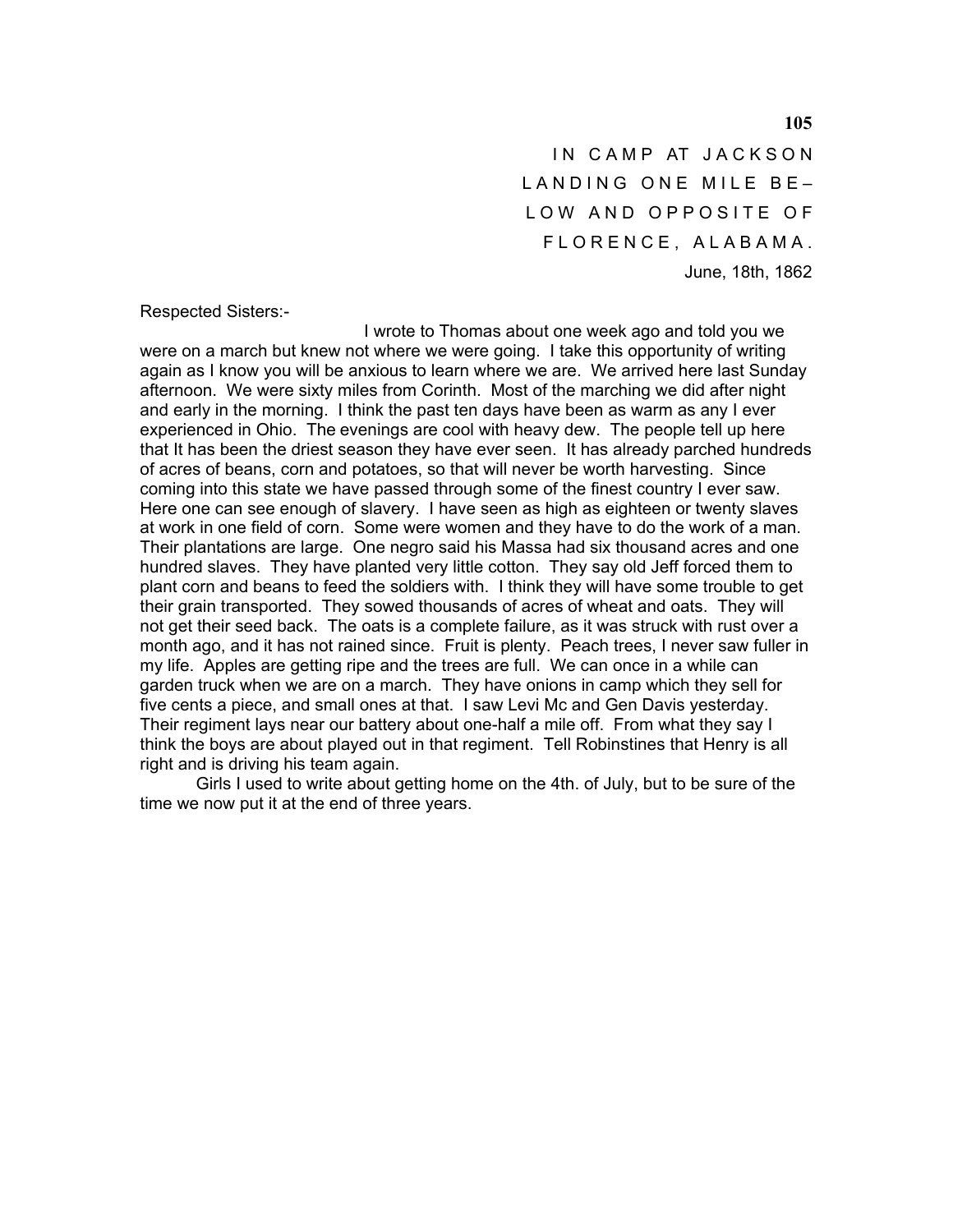We have not gotten any mail since I received the one from Thomas. Write as often as you can, as I only wrote one sheet to Thomas before, I guess I had better put one in for him this time. - - - - - - - - - - - - - - - - - - - - - - - - - - - - - - - - - - - - - - - - - - - - - - -

 Thomas, I did not know but that you would think me last letter was rather short, for that reason I put this in.

 Since we came here the infantry have repaired the road to the Landing which is down a steep ravine. This side of the river has very steep banks for the most of the way for a mile or so, it is perpendicular lime stone rock. The Landing is named after General Jackson, who first cut the road and landed an army here at the time he was after the Indians. I do not know where we are going. There is a steamer with two barges lashed to her ferrying the division over today and the report is that we are to cross tomorrow. Some think we are going to Virginia but I guess we will spend the 4th. in eastern Tennessee. I think they are rather slow in Virginia, but it is a hard country to fight in.

 Thomas, you seem to think this army should have done some thing at Corinth. So we did. We build fifty miles of breast works and fortifications for cannon, some of them ten feet thick. I heard today that Mitchel had a fight up near Huntsville and cleaned them out. It seems as if the western army have gotten the rebels all scattered, in the Mississippi valley. Col. Burnett had to reserve a brigade of artillery here. There are fourteen batteries, two of which are Seige batteries.

 The report is that we are going on a five hundred mile march. And things go to show it. We have had to give up all of our tents but three, turn over our over coats and are only allowed two shirts, one pair of pants, one cap and one pair of shoes, two pair of socks, one jacket and one blanket. One of our boys has just come up from the landing and says that Ruseau's brigade are crossing. I think we will go in the morning. There are plenty of rattle snakes, copper heads, blue racers and scorpions here. Several of the soldiers have been bitten.

 You do not say how many acres of corn you have put out. I expect you and George are having big times this summer. You must make Charley stand around as I hear he is cutting a wide swell and would like people to think he is running the whole shebang. No more at present. Will write as soon as we stop again.

From your brother,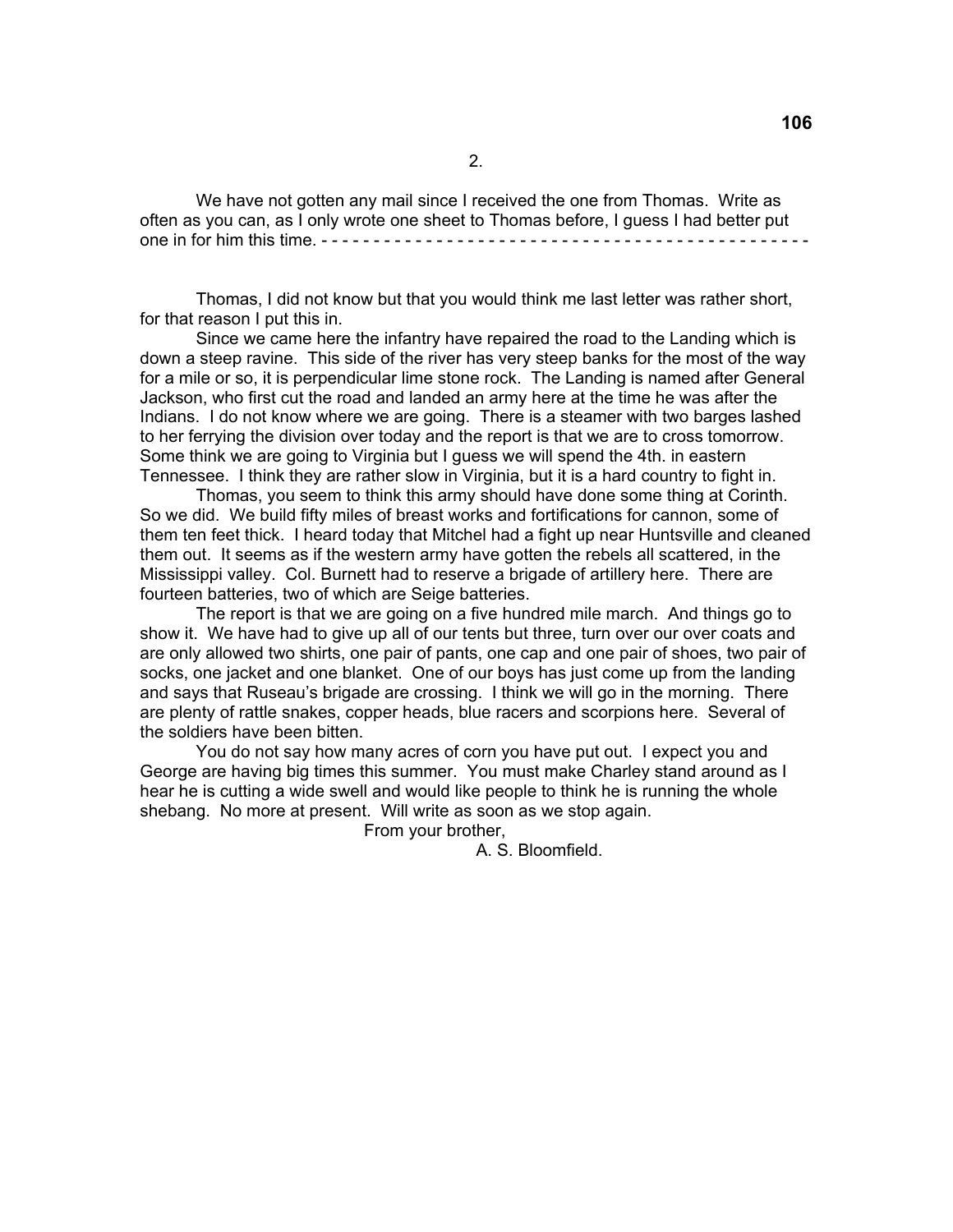#### Respected Father:-

 I thought a few lines to you concerning the threshing machine would be no more than you would be looking for as it will not be many weeks after you received this until the season will commence for threshing. I know that I shall not be there to run it this year and may be not next. You have sold two of your horses so I guess the best way will be for you to sell my share if you can get what it is worth, but do not take less than what I gave. If the crops are good I think you ought to get one hundred dollars for it. for the machine is in better order than when I got it. Do not let Thomas go with it if you keep it. I do not but that he could stand it, but I should rather you would sell it than do so. Whatever you do do not run it without you can do better than I did last season. I have \$55.00 now and have had it for the last two months waiting for a chance to send it home. I think I will not send more than \$40.00 for I may need some before we are paid again. There is a report come into camp that Fremont has made the rebels skedaddle and that McClelland was in Richmond xxxx and was fortifying the City. I hope that it is true. We hear a great many false reports. This is an awful hard time for an army to make long marches. We can trace the direction of the road for eight or ten miles from the dust that arises. I do believe that the north could better afford to support this army three years in these states than have it carried on one year in the north, if that would end it.

 Father it would be worth the best horse or several you have had to see the effects of any army and see it march. With an occasional battle to vary the scenes. No more at present but write and let me know what you do with the old machine.

> From your son, A. S. Bloomfield.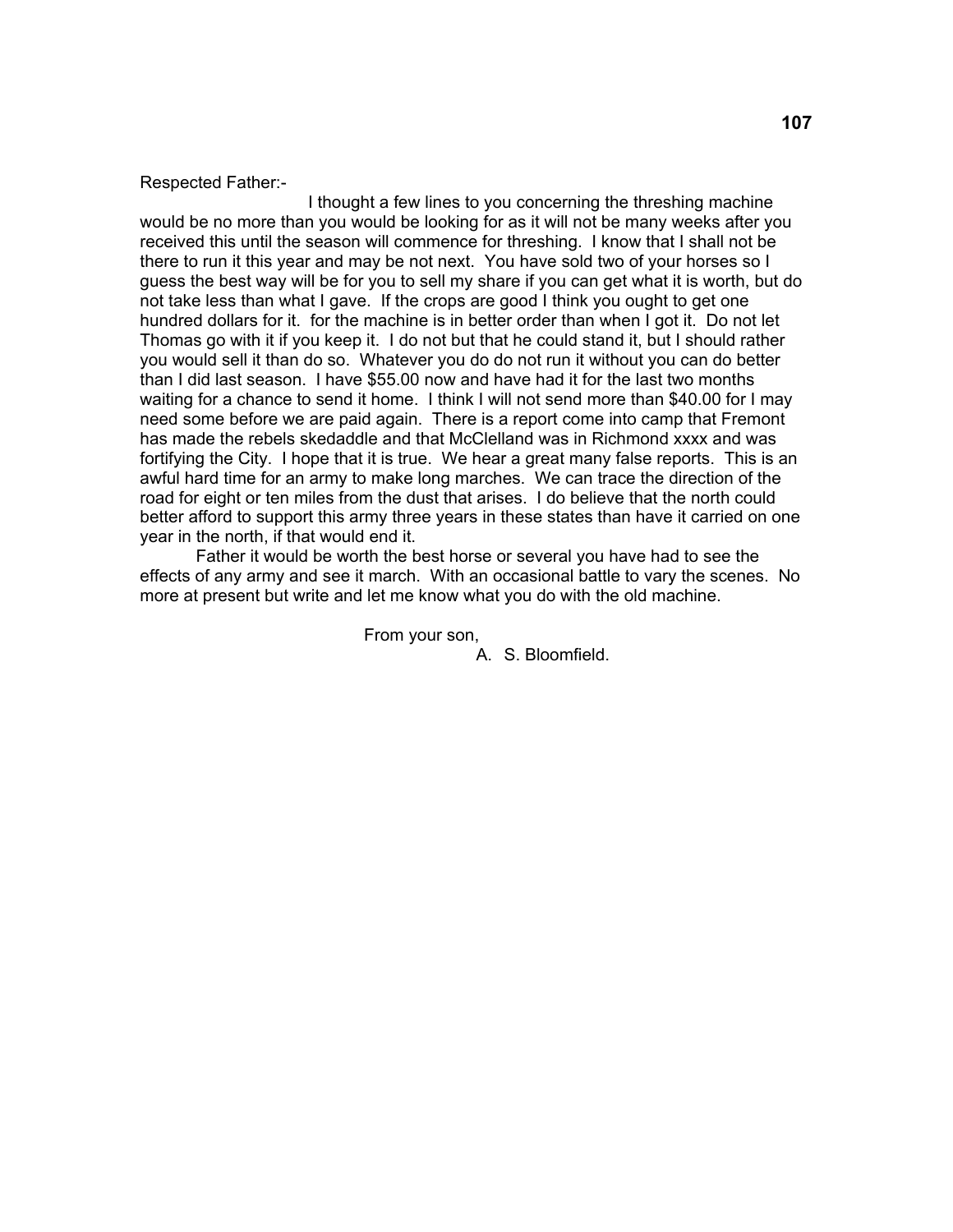IN CAMP 7 MILES SOUTH OF HUNTSVILLE, ALA. 18 MILES EAST OF ATHENS. June, 29-1862

Respected Father:-

 I received your letter and one from the girls on last Monday. I should have written sooner but we got marching orders about an hour after I received it. We have marched every day since and had orders last night to start at four this morning but from some cause or other Gen. Buel has ordered us to halt here for further orders. I think we are on our way to Chattanooga. We hear that there is considerable of a rebel force there and that Mitchel has been fighting them some. You say that the prospects for crops are good. I should like to be there to help harvest it. I hear that Milo Marshall died at the Yorktown hospital sometime ago. Has Garrison Logue got back. I hear that he has. We hear that Col. Gibson is dead. He was very sick in the hospital at Nashville. The whole brigade are in hopes that it is a false report. I hear that several of the boys in our neighborhood enlisted for three months to go to Camp Chase to guard prisoners. Our men have possession of the railroad at Athens. It is only twenty-two hours ride from Athens to Louisville, Ky. The latest news from McClelland's army is that they are preparing to advance and if the rebels make a stand there will be a big fight at Richmond. The report is that the rebels have evacuated Cumberland Gap. Father I guess I will have to write part of this to the girls. So no more for this time. - - - - - - - - - - - - -

Respected Sisters:-------- I was very much pleased to receive such a family letter as the one was on the 1st. you talked some of sending me some stamps and papers, which would have come very good now as I am writing on my last sheet and have the last stamp stuck on. I want you to send me some stamps, for I can't get them here without hard money, and that is very scarce. I do not want you to send any paper for I can get it. If you ever get a chance to send by any one coming to the battery do not send anything but what he can carry in his pockets. Tell Cena I should like very much to have that sugar cake, but she had better keep it until I come home. Our living is enough to make one sigh at every meal. I have seen some of you cry at the table because there were things before you that did not exactly.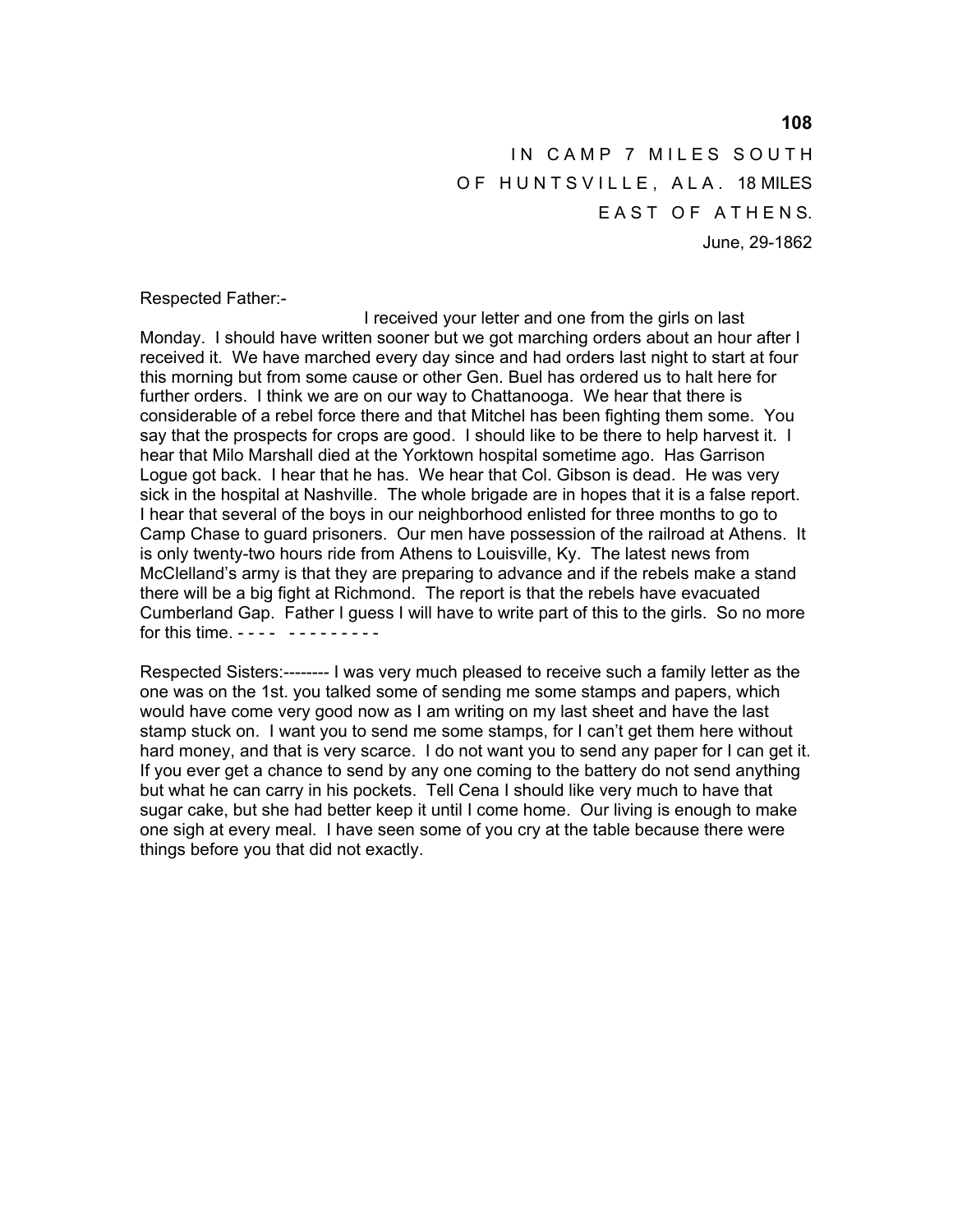suit you, and I expect I am guilty of the same. All that we get is crackers, meat and coffee. No one knows what hard living is until he has been a soldier in service on the field.

 I am glad to hear that you have an interesting Sunday school this summer. If we should happen to be sent off into barracks there might be such a thing as some of us would get a chance to go home for a while. I think our letter will go home sooner now as we are within seventeen miles of the railroad.

 I could go to Limaville in forty eight hours and I cannot see why our mail do not come through as soon.

 Do not send more than a quarters worth of stamps in your letter, and address as before.

Your affectionate brother,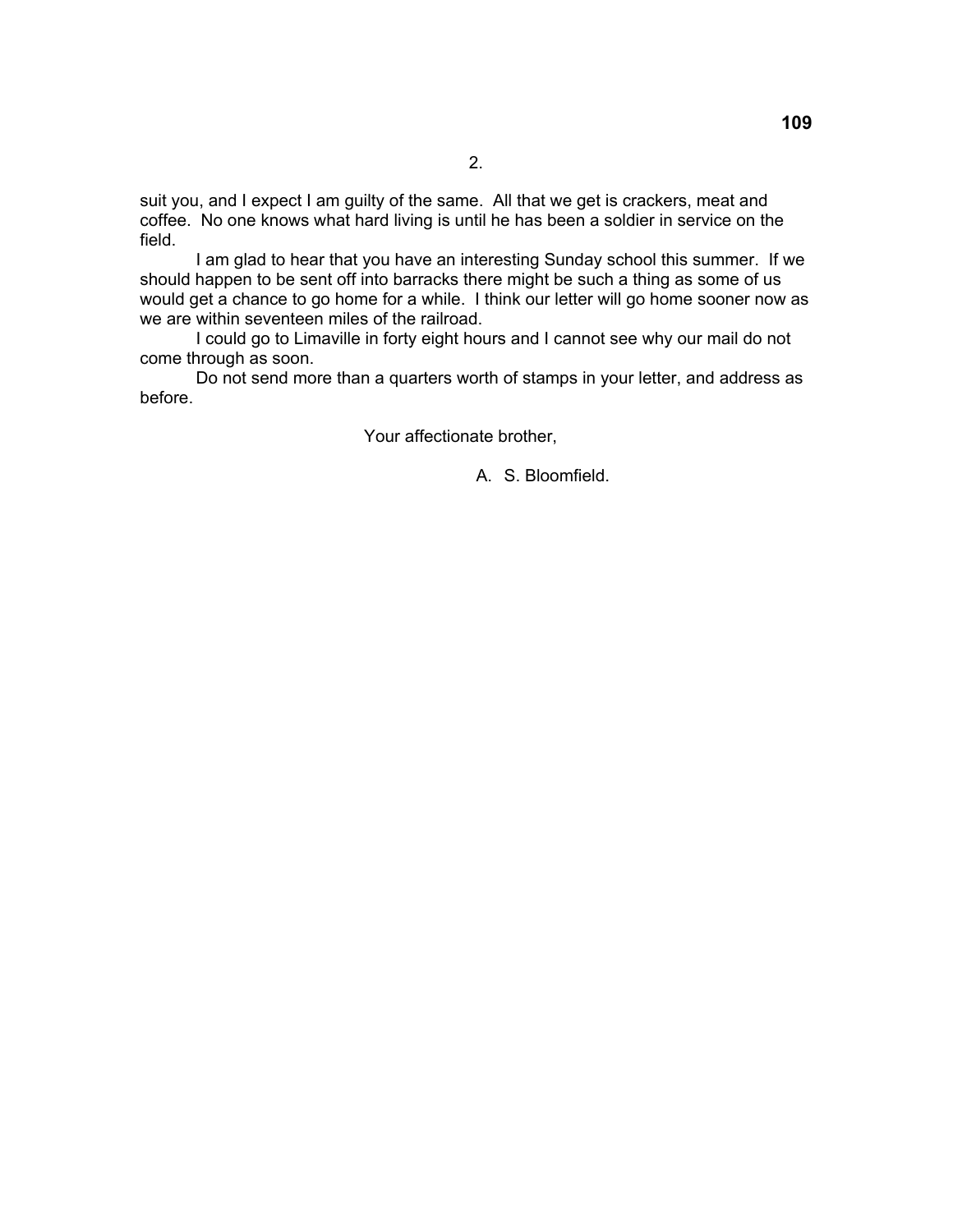IN CAMP 7 MILES WEST OF HUNTSVILLE, ALA. July, 4th, 1862.

Respected Brother:-

 I suppose as you open this letter and cast your eyes to its date you will soon satisfy your minds as to where I spent the fourth. I suppose the words "I wonder where ------ is spending the fourth today" has been spoken by thousands of friends at home. It does not hardly seem to me that it is the fourth. The brigade and the batteries have been trying to make the day pass off as patriotic as possible. We have cleared up a nice park and raised the pole about forty feet high. We put our flag on it and the secess flag below. We were all drawn up in line and gave three cheers for the stars and stripes and three groans for the rebel flag. All of the regiments have their flags on high poles. There has not been a gun fired in my hearing today. I mean muskets. A national salute was fired at Huntsville. There does not seem to be a great many rebels around here. They say there is a gang in the Rock Mountain about four miles from camp. Some of our boys have been shot while out in that direction picking blackberries. I think two of them were out of the 32nd. Ind. There is some talk of McCook's division going down into Georgia to a town called Atlanta. If you look on the map you can see the importance of our getting possession of it. I guess we will not get anything at Chattanooga. There are to be some of McCook's men left back to guard some of the railroads. Some say our battery is to be divided, three guns to go to Huntsville to guard and some somewhere else. It is very dry here. The farmers say if it does not rain soon their crops will be very light. The last twenty days has been rather cool. It seems to me that I have never seen in colder in Ohio for the same number of days. It takes all of the blankets we can muster to keep us warm at nights. I tell you they are fooled about the way the Yankees can stand the heat. I bet we can out wind any of them. I heard a citizen remark one day how rugged the Yankees looked and one fellow said what broad necks those fellows have. I know they are stout men. The regiment they made this last remark about was the 32nd. Indiana. All Germans. We have passed thousands of acres of land that was worn out, the rails all gone and the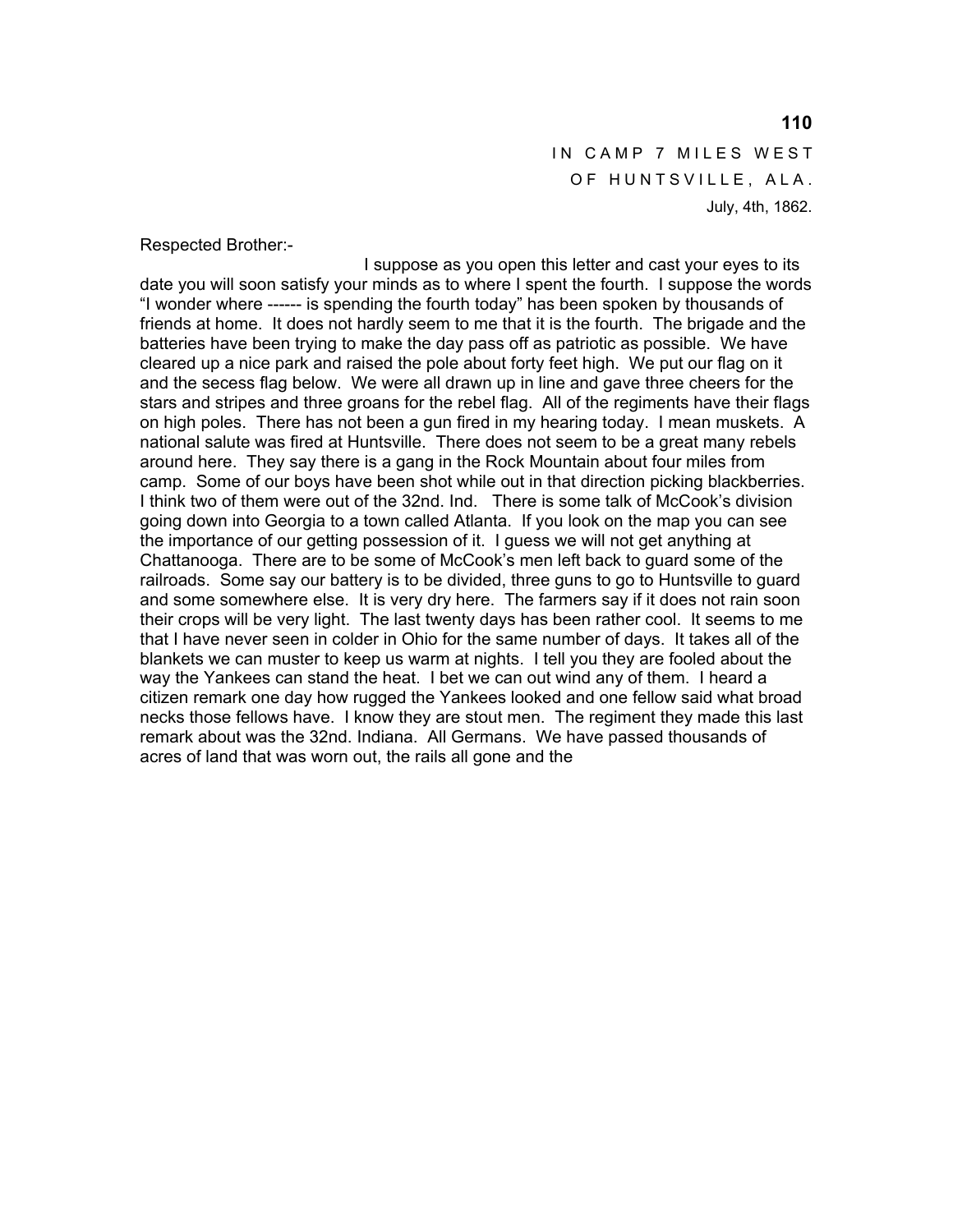whole thing in commons. Some of the planters have lots of negroes. They are generally very ragged, not more than half of their bodies covered. I tell you the Yankees are putting a flea in their ear. One of them asked me one day what we were going to do with them. I told them nothing. He then wanted to know how much longer they would have to stay. I told him I expected as long as he lived, if he did not run off himself. I expect Mr. Nigger has gone by this time. As we were on the last march a little yellow fellow was pounding corn by the side of the road, and I guess he thought our boys were a jovial crowd. Any how he came along with us. He is waiting on the officers. His master came here after him once but he happened to see his master first and crawled in one of the baggage wagons. The boys are in the best of cheer this morning on account of the report about Richmond. I do not put much reliance in it. Thomas, if Father does not sell my share in that machine I do not want you to go with it if you can possibly help it for I consider it more dangerous work than soldiering, and look out for that mower. I expect you will be most done harvesting before you get this letter. I wish I was there to help you.

 Well Thomas, I am going to spend fourth of July night on guard. I am in hopes that it may be the last one for this service. You need not think from what I have said that I am homesick for I am not. No more for this evening. Direct your next to Gen. Buel's army, McCook's division, Gen. Johhsons brigade. Write as often as convenient.

From your brother,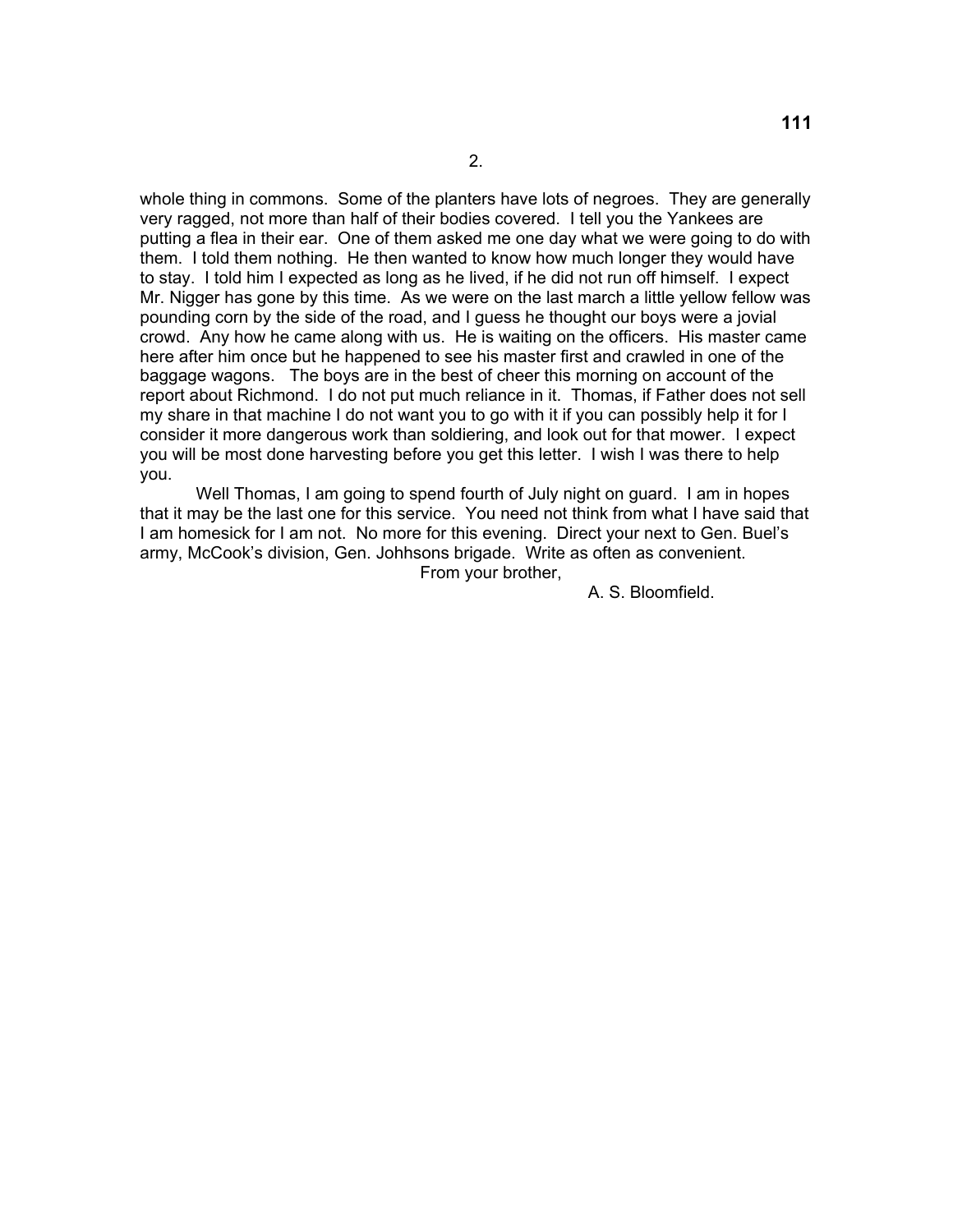# IN CAMP 2 MILES F ROM STEVENSON, 45 MILES FROM CHATTANOOGA. July, 12th, 1862.

Respected Father:-

 I received your welcome letter of the 16th. You seem to have cheering prospects for crops from all accounts. I do not think there is any prospect of us going to Virginia now. Three divisions have left Corinth to reinforce McClelland. From what I can learn our men have had their hands full at Richmond. Our latest news is that they fought eight days with heavy losses on both sides. We used to talk about the western army having all of the fighting to do, but I guess there has been more fighting in Virginia, now, there in all of the rest of the states. I think it will not be many days until our men have possession of Richmond. Will that be the end of the fighting or not? I fear not. I think there is most too much politics mixed in with this ear. I am beginning to think more and more every day that the way is going to last three years if it is not settled before sixty days. It is my belief that some foreign power will interfere and either make it longer or shorter. I do not like to say anything against our generals but there are some who pay more respect to the rebels than to their own men in the field. I guess they think they have got us and they can make brutes, slaves or any thing they pleasure of us. You can get a few descriptions of the treatment of the officers to the privates out of the papers. This is not the three month service by a long shot. I never have said that I was sorry that I enlisted but I am getting some afraid that the time is coming. I suppose you would like to know something about the prospects of a fight here. There is no force nearer than Chattanooga. The rebel pickets are on this side of the river. We are in Alabama yet and are within two miles of the Tennessee river. I cannot say how soon we will move onto Chattanooga, but not until the railroad is nearly finished there. for that is the only way for us to get our supplies. The rail road all the way from Huntsville is strongly guarded, as there as a great many guerillas around here. They have shot several of our men on this march. They get caught once in a while and the medicine that Mitchel applies is the kind they should have every time. That is a hemp rope. He hanged eleven at one time. If every man deserved to be burned at the stake it is the guerilla. They are worse than any high way murderer. One of the boys of our battery is missing and we fear he has been shot.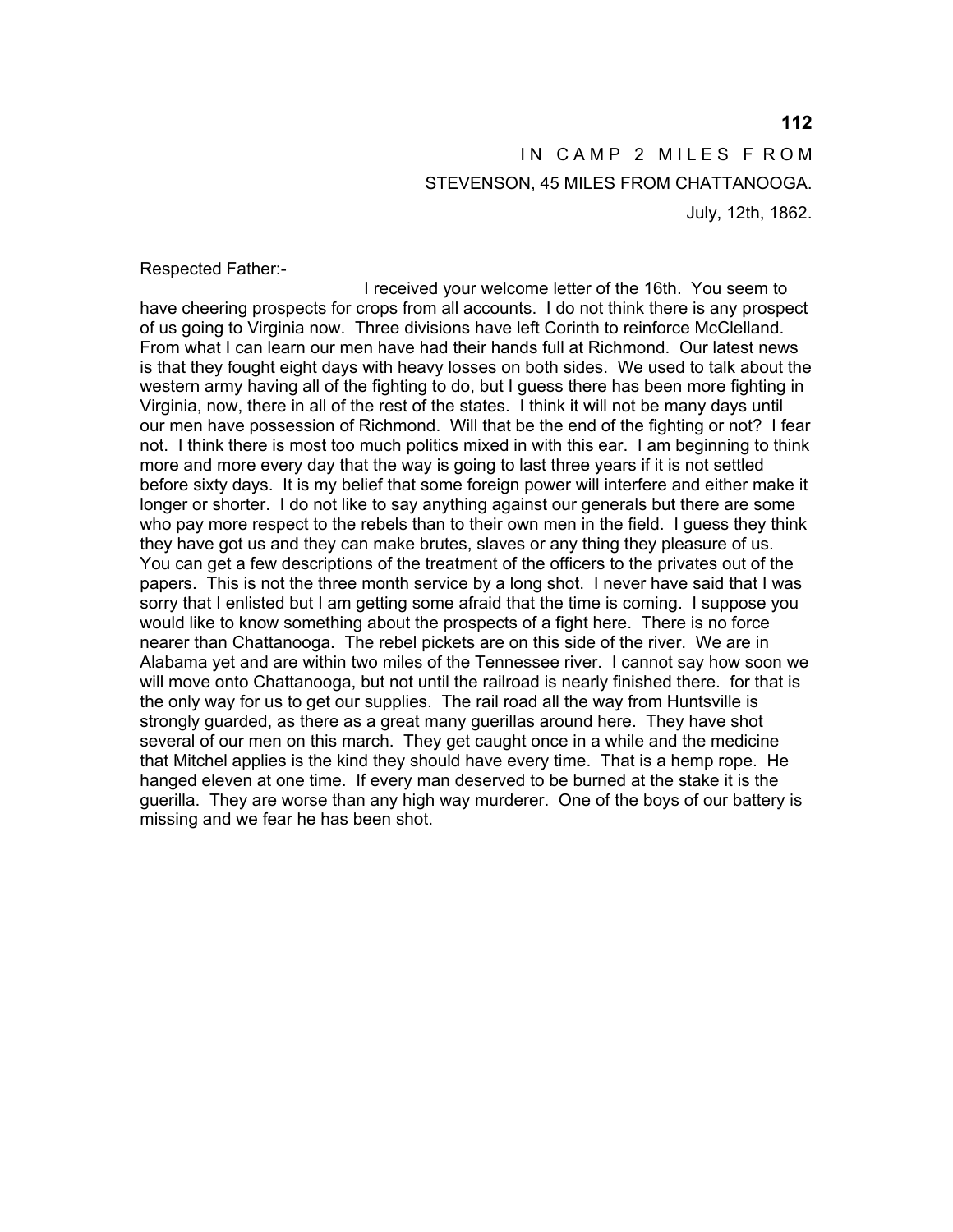His name is George Davis.

 We have had another Lieut. Appointed to fill up the number of the battery. He was a son of H. L. Day of Ravenna. He enlisted as a private but he said Cotter promised him a Lieutenacy, which he did not get at that time, but after three of our lieutenants his father and other friends set themselves about it to get him in. He was appointed by the Govenor of Ohio. He is twenty years of age, has no military training and no taste for it. He is without doubt a very good clerk but they have in the wrong place. He is a very pleasant and good natured fellow.

 The country from Huntsville to this place is very rough. We followed along close to the railroad all of the way. The road runs in a gulley between two high ranges of hills. The principle timber is red cedar. I saw some over two feet through. It continues dry. There is some appearance of rain now.

I must fill the rest of this out to Celestine. Write as often as you can.

Your son,

A. S. Bloomfield.

Respected Sister:-

 I received the sheet sent with father's letter with pleasure. You seem to be enjoying yourselves at home. We are having some music in our battery today. Our boys have two banjos, one flute and some of the 49th. boys are over with a fiddle and banjo. I got a letter from Oby a few days ago. He told me about Bill Bates going home. I wonder if he is not in fidgets for fear he may have to go to war? I also received one from John Fox. He was at Corinth before we left but I did not know it. I would liked to have been at home to have helped you dispose of some of those cherries. I have not heard from Yarians boys for a long time. You say they are both in the hospital. Some of the boys gets letters from home in five days but I have not gotten any for some time.

 You need not be afraid of making me homesick telling me about the parties. I expect that Thomas is beginning to look around amongst them some this summer, isn't he. No more at present. Write and let me know how the fourth went off.

Your brother,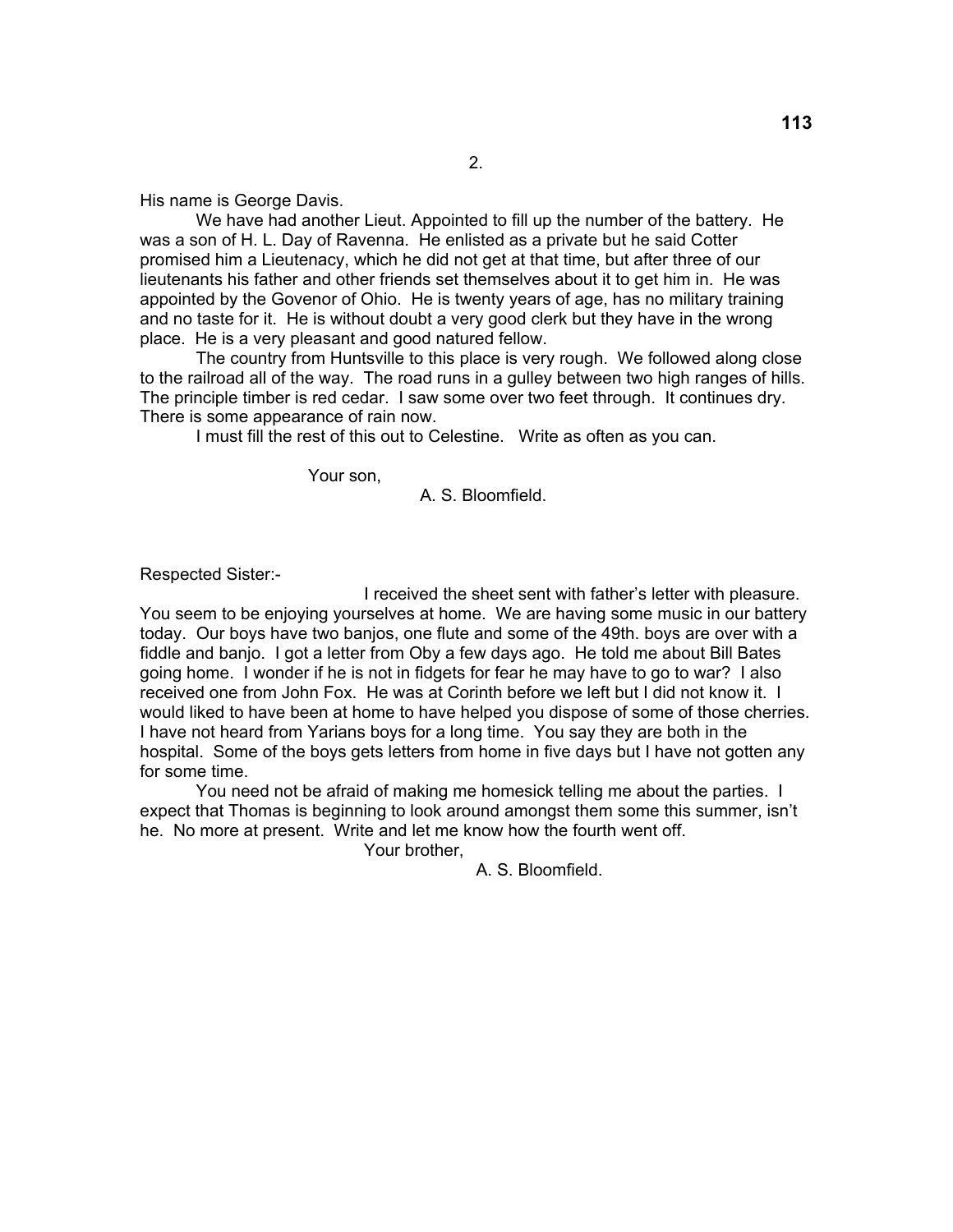IN CAMP TWO MILES SOUTH OF STEVENSON, ALA. July, 17th, 1862.

Respected Sister:-

 I received your welcome letter of the 7th. of June. I think you must have had a big time, but you say the party at Mendenhalls was not enjoyed by most of them. I suppose those were the ones that were making calculations on going to Bissels and of course they were holding up their big strikes for that night. From what I hear from you, you had a pretty good fourth of July. I think our cherries are in pretty good demand as usual. I should like to fall in at L.M.B.'s some evening when there is such a crowd there. I cannot see that it is any warmer down here than in Ohio. The citizens say it is but littler warmer in August, so I think we can stand it. The health of the battery continues good. All of the boys in our brigade have been talking about when this war is coming to a close, and some seem to be a little dissatisfied. and many have concluded they are elected for three years. This probably arises from the strict discipline that we have been under for the past two months. For the past six months, we have not drawn more than two-thirds of our rations, and now from some cause or other we have been cut down to one-half ration for the next ten days, so that we only draw about onefourth ration. The boys are more than pitching into the apples, peaches, potatoes, geeses, chickens, turkeys, hogs, sheep etc. etc., blackberries continue plenty. Peaches on an average are no larger than plus. Apples and potatoes are not more than half-size owing to the drought. We have not hand any rain of any account since the 15th. of April. It has been showery for the last four days but what rain has fallen has not moistened the ground more than two inches. Lieut. Belding and Dr. Pitman got back to the batter day before yesterday. We have not heard anything about the army before Richmond for several days. We are all very anxious about the result. They have done some very hard fighting already. The bush-whackers have troubled our men very much. Not a day passes but some of our men are shot. Our men catch some of them once in a while and some of them will have to stretch hemp. They seem to delight in shooting our men when they are out blackberrying or foraging, but of late our men go out prepared for them. They are beginning to learn the run of the game. There is some excitement this evening. Some of the far seeing ones say they can see a rebel flag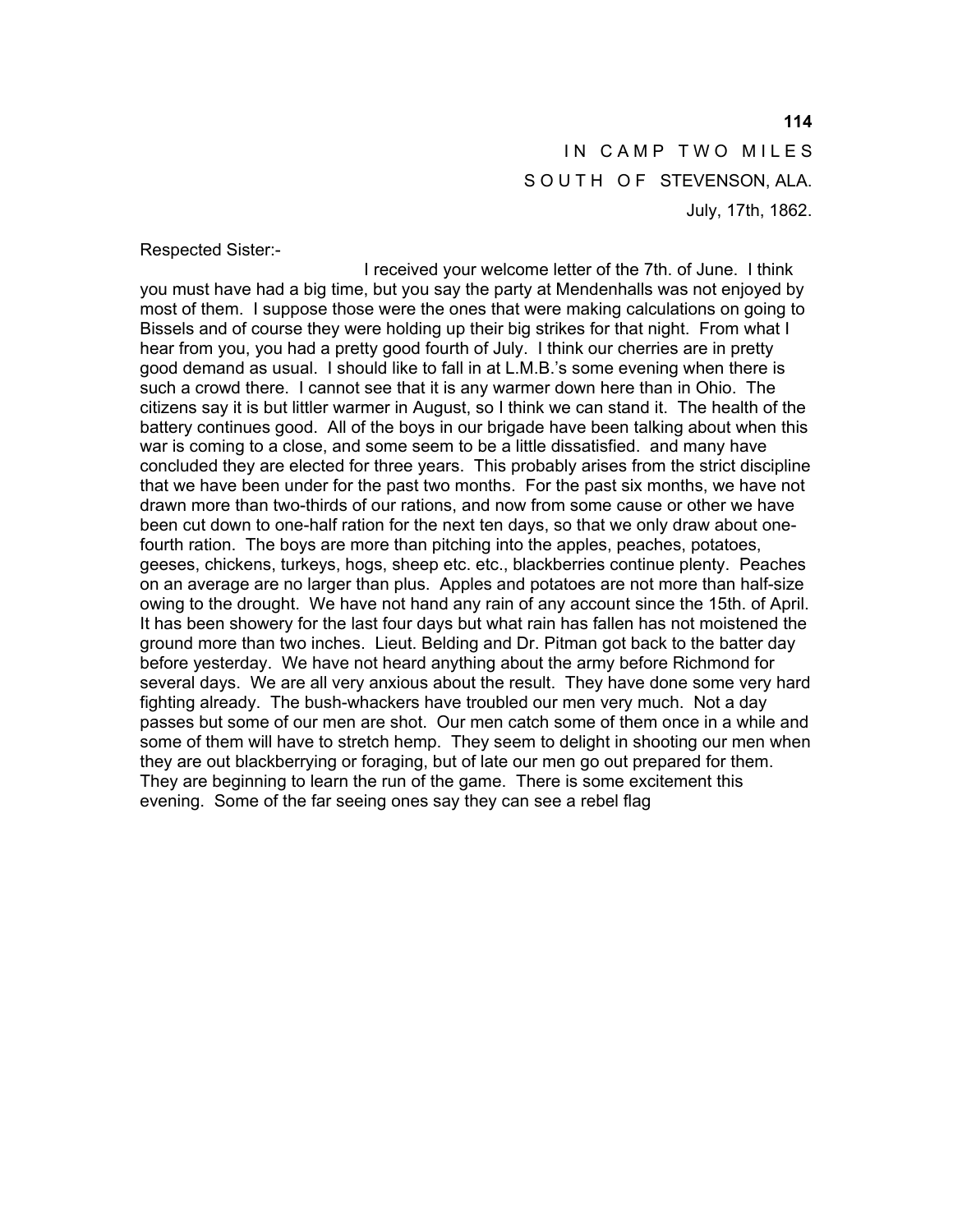on the opposite bank of the river. I guess it is all a hoax. There was some of our brigade out yesterday and have not gotten back yet. There is some fear they have been taken prisoners. They say at head quarters this evening that the rebels captured one of our trains with today's mail and tore up three miles of track. We are within one mile of the river. The opposite bank rises almost into a range of mountains. We received marching orders this evening at roll call. We were to be ready to march at four this morning. The regiments are ordered to have two days rations in their haver sacks. We have no ration orders. I cannot say where or which way we are going. Crittenden's division passed through our camp two days ago. I saw the 19th boys and they are all well. The 13tgh. Ohio belongs to that division. There are some in it that I know. I have not seen or heard anything of Yarians boys. Well it is most dark and my sheet is nearly full.

No more at present.

From your brother,

A. S. Bloomfield.

2.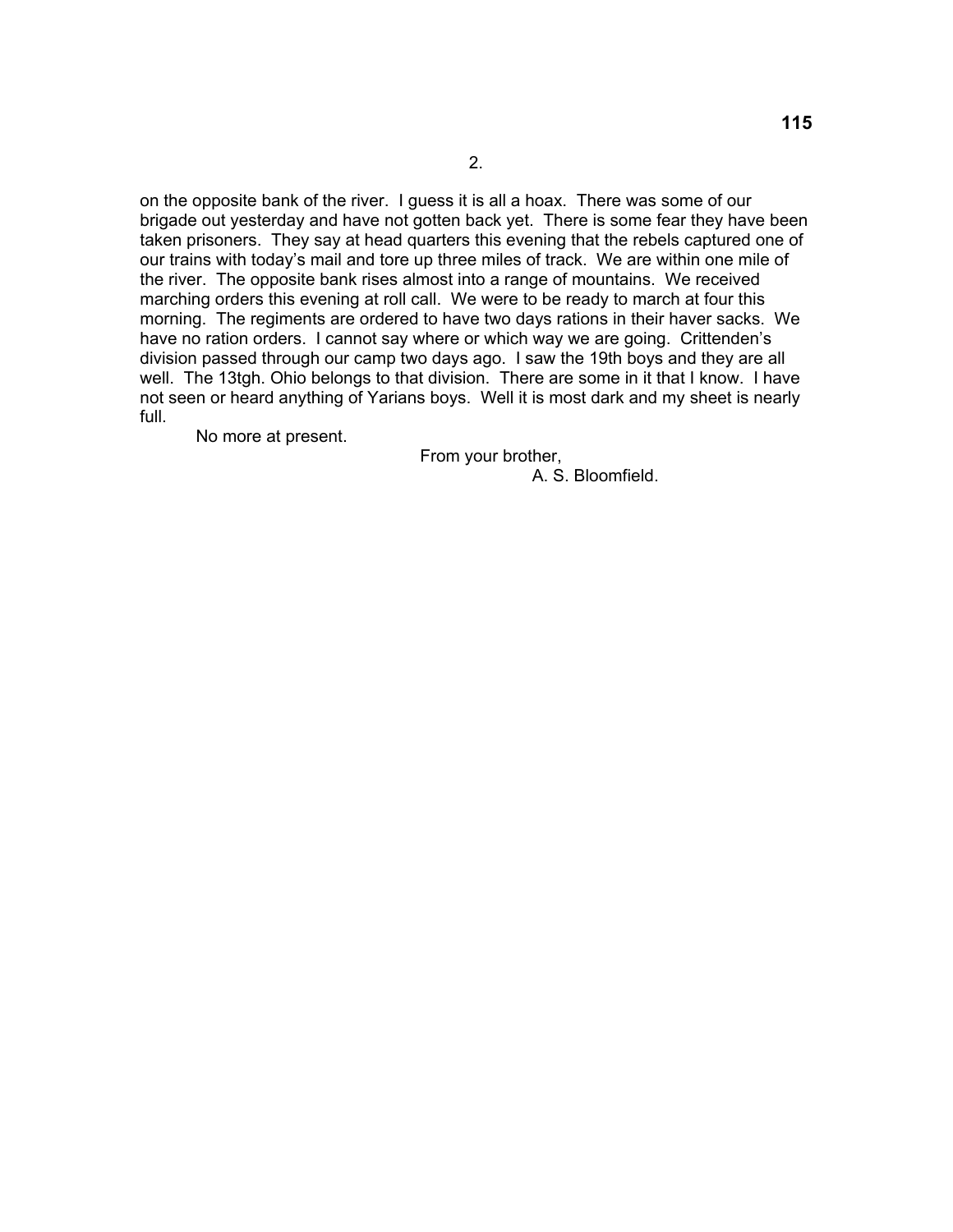July, 25th, 1862.

Respected Father:-

 If you will look on the map you can find our position. It is about one mile from the Tennessee river and in such a position that we can see into Alabama and Georgia. The nearest town here is Bridgeport on the river. It contains one steam flouring mill, a depot and one dwelling house. We are thirteen miles from Stevenson. I received your letter dated on the 13th. of July. I am glad to learn that you have good crops of all kinds which is something the farmers cannot say down here. I received two back letters from home, one from Gertie the other from Celestine. I suppose you would like to know what we are about down here. I will try and tell you. Our men are standing picket on this side of the river and the rebels on the other side. Both have breast works thrown up. Our lines extend to the mouth of Battle Creek. At that point we have several pieces of artillery. Our brigade lays about two miles from there. The pickets are on friendly terms, at least they do not fire on one another, and they even go so far as to come over in a small canoe and talk with our men and our men go over to their side. When it is very still they can hold a good conversation across the river. They say they are hard up for rations. A few have deserted and come across the river. There does not seem to be much of a forcer over there. Our force is small only McCook division, Crittenden's and a part of Mitchel's.

 I heard that we have eight siege guns on the road. We have been on half rations since the 10th. of this month. You need not be worried about me. I will assure you Cotter's men will not starve as long as they have legs, and there is anything within their reach in the shape of eatables. I volunteered and expected to see some hard times, but to tell the fact we have lived better since we have put on half rations than we did before. We are allowed to go out into the country as far as we please and get what we please, and pay for it if we please. I and Levi McGregor was about seven miles today. Every thing is stripped out that far but apples and peaches. Hogs and sheep fit to eat are killed. The soldiers have taken all the potatoes, beans and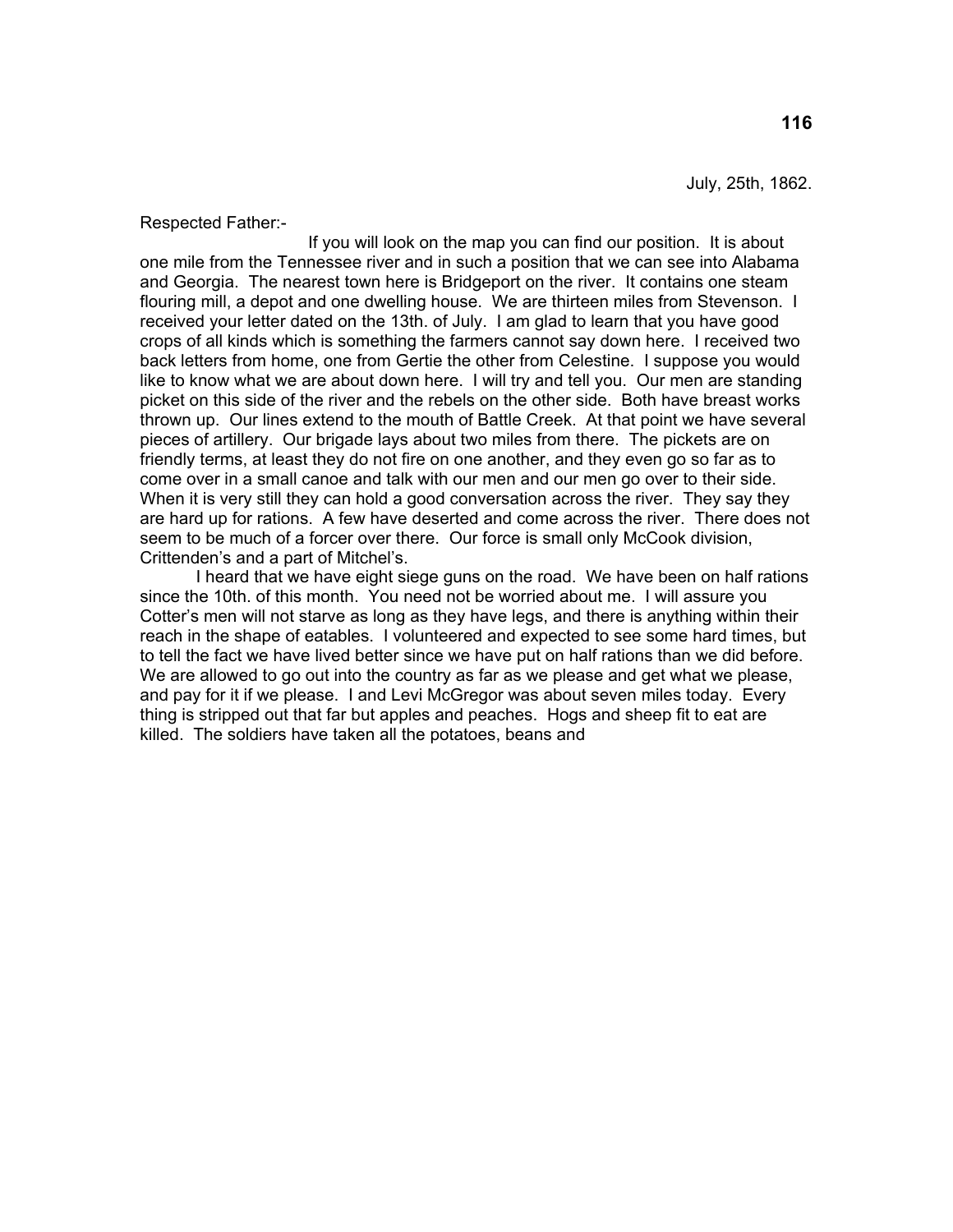garden stuff. I found a man who had four half-grown chickens. I could not have the heart to take them, they being extremely poor people so I gave him twenty cents a piece for them. The citizens are in a pitiful condition. They are nearly naked for want of clothing. There is good chance for some of them starving if they stay here.

 We have all of the peaches and apples we want. It is a pitiful sight to see the women pleading for the soldiers to leave their last chicken or goose.

 The money I paid the man today was a half dollar and a quarter. The whole family flocked around to see it. The man said they looked like wagon wheels to him. I am confident that we fare much better than they. There is a ridge of mountains stretching across the river varying in distances from one to three miles of the river. These mountains are stocked with wild goats and sheep. Our men are making them hunt their holes. We hear of the rebels cutting up some of their capers in our rear. We hear that they have taken a town in Indiana. There is a report that Morgan has gotten some artillery and they fear of his trying to get Newport. and shelling Cincinnati. I guess it is more talk than cider. We have not heard anything form Richmond lately. Our latest papers are of the 17th. The health of the battery is good at present. Thomas Sears died in the hospital at Huntsville on the 15th. of this month. When we left him we did not think him dangerous. They say he had the quick consumption. I suppose he went off about like his sister. He has not been well since the fight at Pittsburg Landing.

 Our Captain has been sick for some time. He has gone to the hospital. There is some doubts in our battery whether we will have him long for a commander. They say he will have to be promoted or resign. I must close for it is after tattoo and I am about as tired as I imagine you are this evening if you have been at work in the harvest field. I am going to write to the girls soon. No more at present.

From your son,

A. S. Bloomfield.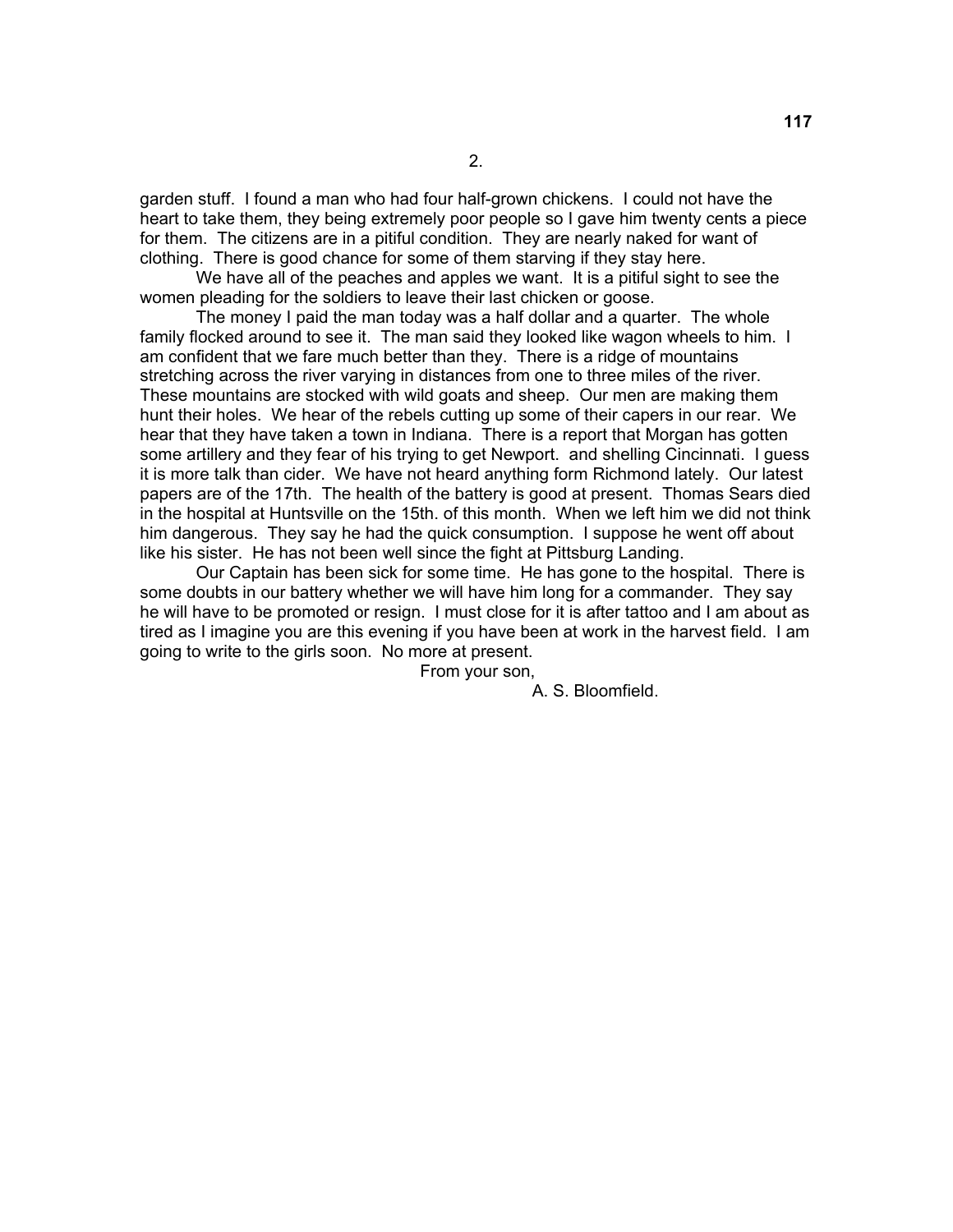IN CAMP NEAR BATTLE CREEK TENNESSEE. August, 5th, 1862.

Respected Sister:-

 Gertrude I received your welcome letter of the 25th. of July. You recollect the letter that Ellen write a few lines in. I did not receive it and the one that Celestine had written for more than a month after I should have gotten them. You seem to think that all the excitement there is is war. Well I am beginning to think that it is rather hard when the people see the last of the young men leaving their neighborhood. Old Abe has the power to draft every man between 18 and 45. I do not want you to let Thomas go under any consideration. I do not think him fit for a soldier, and I guess Father is too old. But do not fret there is a better day coming. I do not think we will need more than one million men and I am in hopes that they can end it in a few months. I do not look for much to be done for thirty or forty days. I think the President is getting in earnest now. I think a few more months will decide this question. The south seem to be in red hot earnest yet but maybe the Yankees can take the conceit out of them.

 Well, you say that Hannah and Jerrie are married. Bully for that. I am in hopes that they will live a long and happy life. I wish Bill Bates had to take Jerrie's place in his regiment. I think a little drafting would be a good thing if the right ones could only be drafted. I think it the duty of every young man to go before the middle aged. The most of the boys are in good health at present. I expect that there will be some fever and ague after a while.

 There was a very sad accident happened in our battery yesterday. Three or four of the boys went down to the river to bathe. None of them could swim. One got in over his head and was drowned. His name was Walter N. Phelps, and was about twenty-one years of age. He was well thought of by all in the battery. After the word got to camp a squad of the best swimmers and divers went down, and after searching for a few minutes they found his body about four rods down the river from where he was last seen. He was brought up to camp and we burried him as respectable as we could under the circumstances. One of the 49th. Ohio boys was drowned in the same place about a week before.

 I heard about one hour ago that the sheriff of Portage County was ordered to draft. Captain Cotter has been promoted as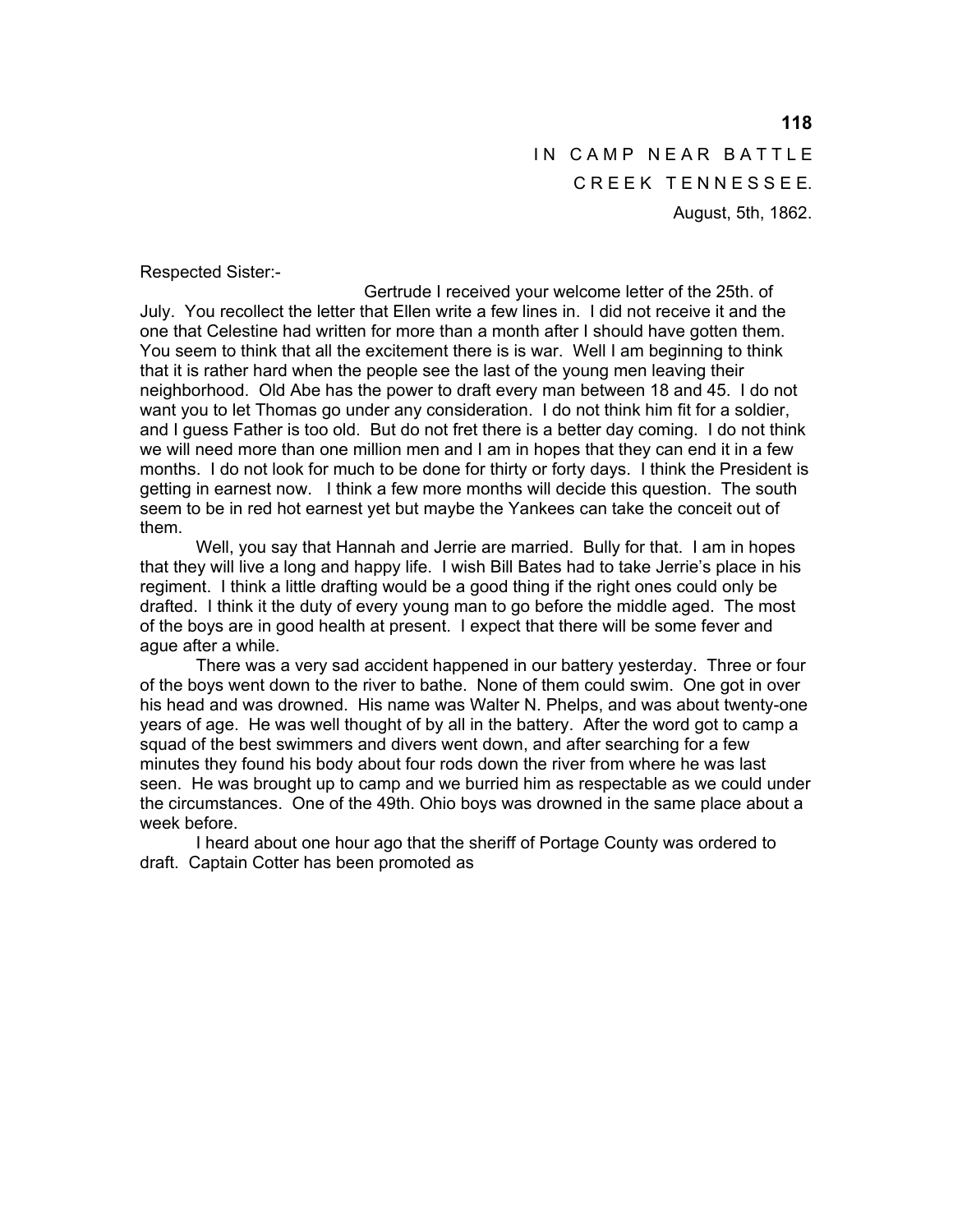2.

Major to our regiment. He is in the hospital at this time. I cannot say who will be our Captain now, but I hope it may be some good man. There is some talk of sending two men home out of our battery to recruit some men for us. I do not know who it will be. I think the men are getting scarce in our neighborhood. We were on half rations the most of last month but we have drawn full rations ever since the first, so we have plenty to eat again, such as it is. I would like to see you sit down and eat a meal of the same as we have. I think you would sigh and draw a long breath before taking of the delicious food.

 I am very glad that we all do not have to live that way. No more at present. Write soon and often.

From your brother,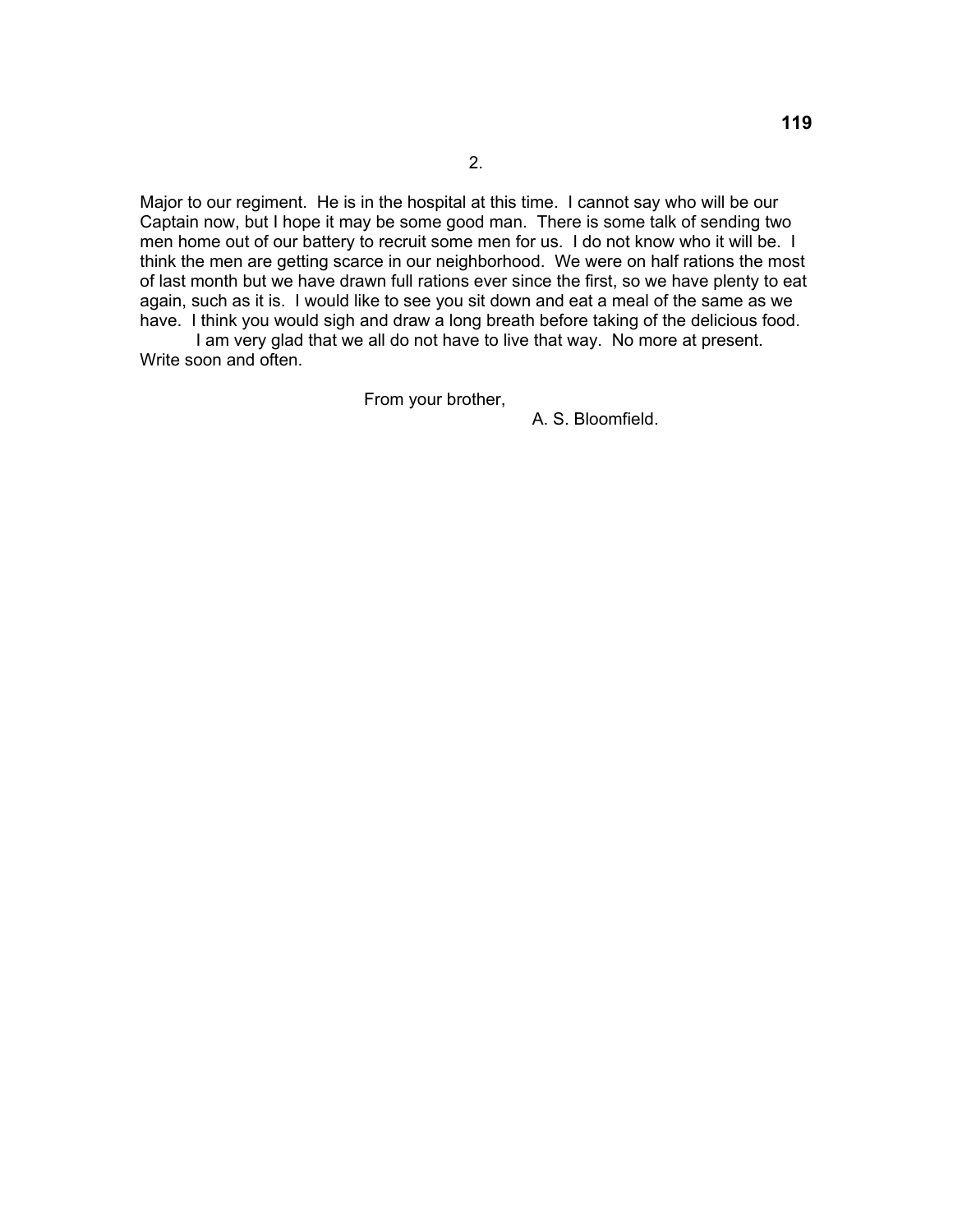IN CAMP NEAR BATTLE CREEK TENNESSEE. August, 15th, 1862.

Respected Sister:-

 Your letter dated the 5th. received this morning. I think this month, so far, and I expect that the remainder will be the same, has been the most unhealthy time that I have seen in this division. There has not been any dangerous disease in camp. Principally the summer complaints, cholera morbus, cramp colic, etc. Nearly every case has been from eating, corn, apples and peaches. Soldiers are apt to eat too much of these things when they get them for it is only once in a good while that they can get out and have a chance to get a fill. One of the Lieutenants got a letter from Captain Cotter which said that he had recruited enough to fill this battery and that the most were from Randolph. He says there are fourteen of them. Who can they be, well I suppose I will find out if I wait. They say that Captain had a war meeting in Randolph. I suppose that was the reason of so many volunteering. Captain can tell a pretty good tale. I heard several days ago that sixteen had enlisted from Randolph to go in to the 104<sup>th</sup>. and that Andrew Southworth went with him. You say that Thomas had written me a letter a short time before. I have not received it yet. I received the one with the stamps in. We are only laying in camp awaiting something and what that something is I cannot say. Our men are building heavy fortifications near the mouth of Battle Creek and also at Stevenson, fourteen miles in our rear. They have there several hundred Negro contrabrands to work. Some say that they are preparing things so that a small force can hold this point while they rest can be taken to some other place. There has been some promotions with some of our Generals in this department. Col. Wilich is now a General. Johnson has taken command in eastern Tennessee. Our brigade is very well satisfied with the exchange. Every one has full confidence in the old Col.

 Lieut. Col. Vantraber takes Wilich's place. They were both Generals in the old country. Wilich rebelled against his country and fought against Vantraber there. The latter coming out victorious. General Wilich had to flee to this country to save his neck. Afterwards Vantraber came over and when this war broke they joined together and got into the  $32<sup>nd</sup>$  Indiana. They have lots of men in their regiment that were under them in the old country. It is not about the middle of the month and I